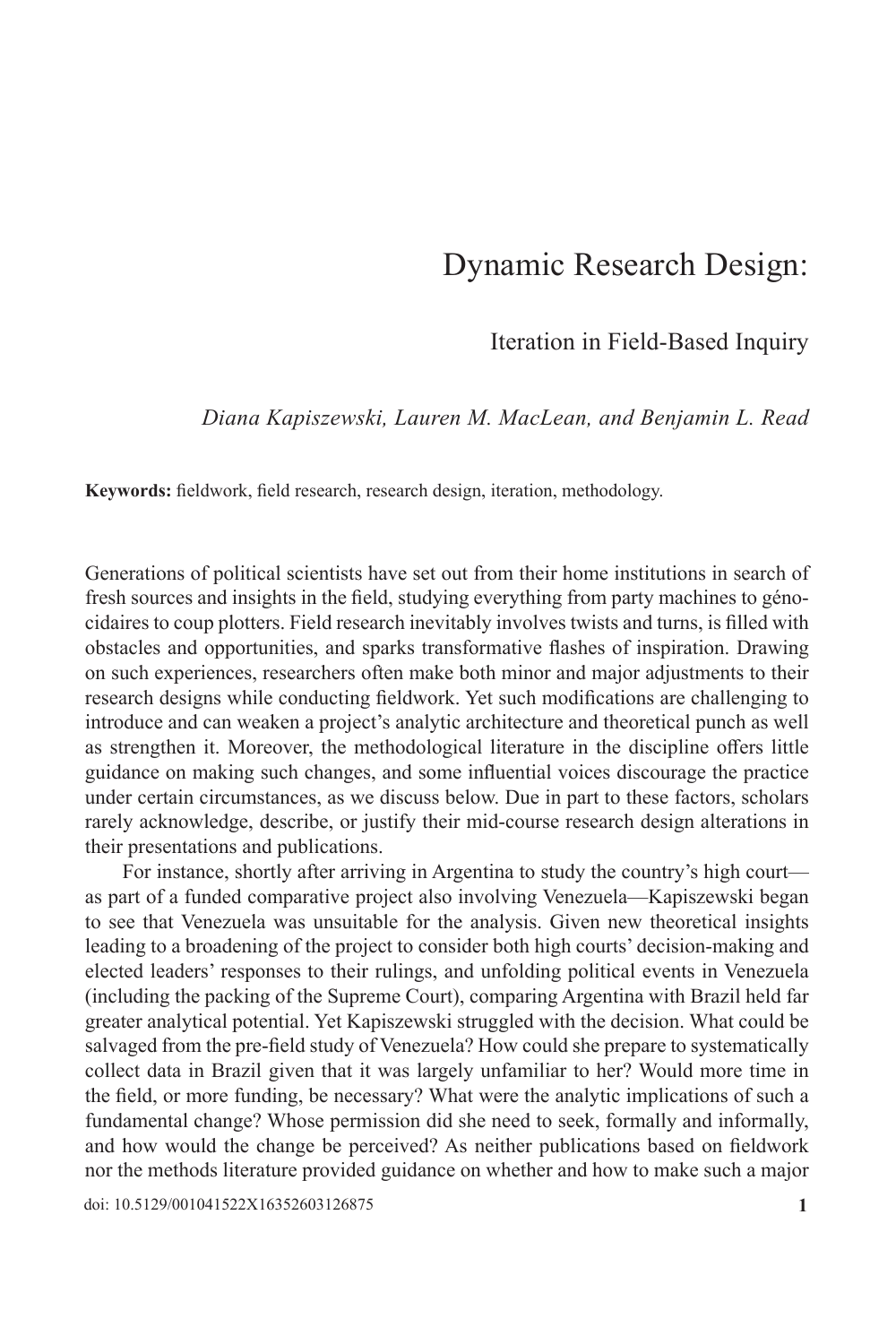research design adjustment, Kapiszewski engaged in extended consultation with colleagues, exchanging dozens of emails with scholars familiar with the topic or the countries in question. Ultimately, she made the change, and the project resulted in several research publications, two of which earned disciplinary prizes. Yet neither the change to the very foundation of the project, nor the profoundly generative period of reflection and consultation that underpinned it, were acknowledged in the published work.

This article examines this dynamic updating of a research design in the course of conducting a study. We call this process "iteration," by which we mean modifying, specifying, or fleshing out key research design parameters based on what one learns while confronting new realities and cycling between collecting and analyzing data. Appreciating iteration requires rethinking the nature of field research. Far from representing a discrete "data gathering" step in a linear research process, fieldwork involves carrying out, and repeatedly pivoting among, a broad array of interacting data collection, analysis, and research design tasks. This cycle, and the resulting iterative design recalibrations and refinements, are central reasons why fieldwork delivers such strong evidence, encourages original conceptualization, and inspires innovative theoretical insights.

A review of the discipline's methodological literature reveals epistemic disagreement on the place and value of iteration. As we discuss later in the article, in interpretive scholarship, research design changes are necessary, expected, and guided by individual scholarly reflexivity. Methodological literature in more positivist traditions includes a range of views on iteration. The quantitative research methods canon directly and indirectly discourages iteration. Iterative research design was implicit in, but not central to, methodological discussions connected with the renaissance in qualitative methods beginning around 2000: that literature acknowledges but neither highlights nor problematizes the idea that research evolves as it proceeds. Disagreement is more prominent in current methodological debates, as some scholars promote the preregistration of research plans, which complicates iteration, and others actively defend updating a project's theoretical and analytic infrastructure as it progresses. Nonetheless, the literature includes little guidance on how a scholar can adjust their research design choices in an analytic and productive way.

Our understanding of the nature of field research and iteration's role in it was generated through analyzing published accounts based on fieldwork; discussions with colleagues; our own fieldwork, teaching, and advising; and studying the experiences of other researchers. More than a thousand political scientists shared information on their fieldwork with us via an original web-based survey, and more than sixty scholars did so through in-depth interviews.

**2** We draw on these sources to address three questions about iterative research design: Why is iteration such a core aspect of research based on fieldwork? What challenges does iteration present? And how can researchers iterate on their designs in ways that address those challenges and strengthen their projects? We illustrate the centrality of iteration to inquiry based on field research. Our survey and interview data demonstrate that most scholars who conduct fieldwork draw on what they learn as their research progresses to develop or refine key aspects of their projects' design (i.e., to iterate).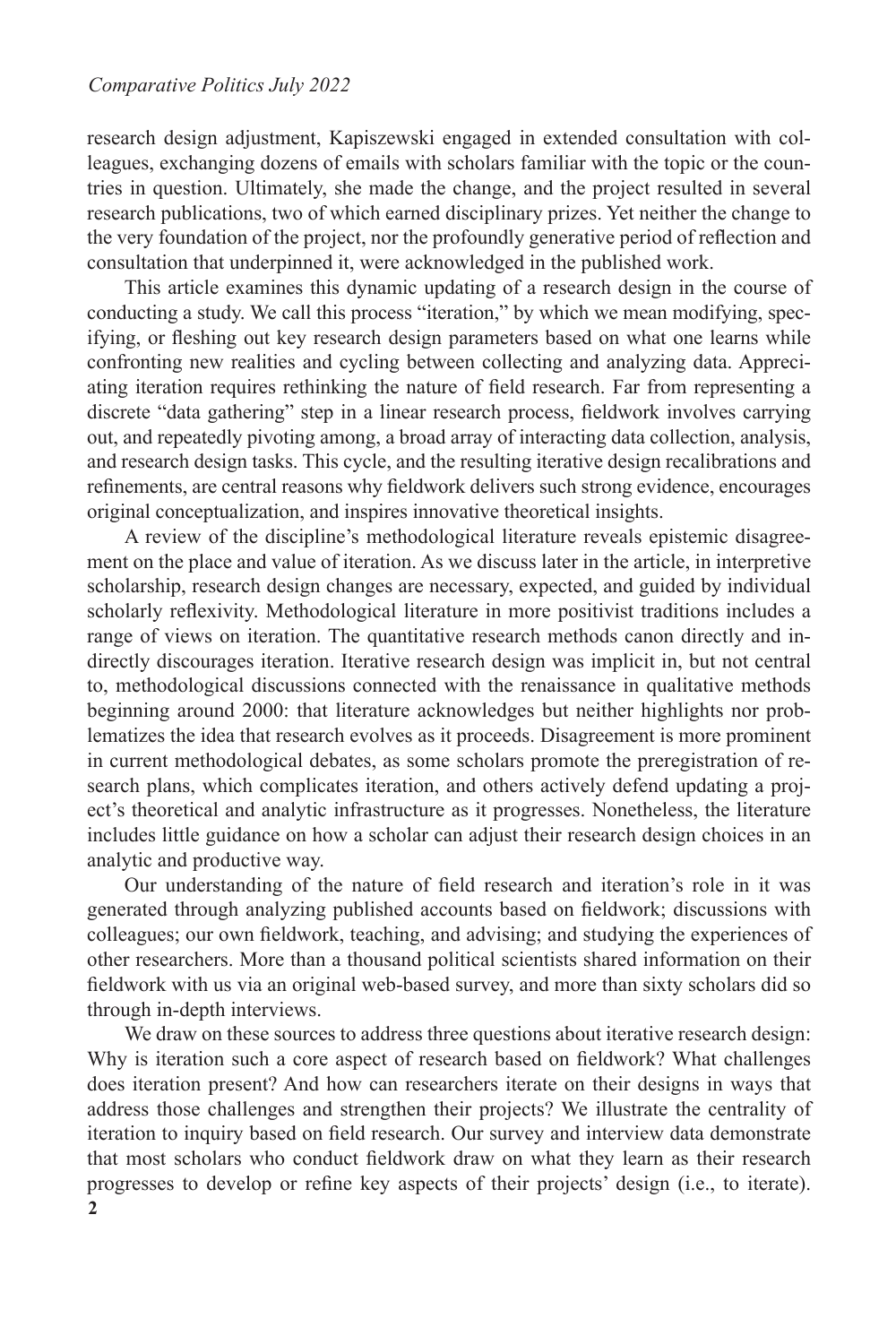This is the case, we argue, because studies based on fieldwork often pose questions about geographic, substantive, or theoretical terrain that is relatively unexplored in existing scholarship; and because fieldwork is commonly shaped by unexpected events and challenges. Design updates allow scholars to align their projects theoretically and analytically with what they are learning (maximizing the validity and relevance of their work) and to cope with or capitalize on new circumstances.

While iteration thus holds great intellectual promise, changing core aspects of a research project after beginning to collect data also presents significant challenges. Multiple factors impinge on such amendments in ever-evolving fieldwork contexts, and introducing change poses analytic risks. Moreover, authoritative injunctions against such changes lead scholars to doubt their advisability and worry about acknowledging them. Given these challenges, scholars who nonetheless iterate on their research designs often neglect to mention these changes in their presentations and writing, instead implicitly or explicitly outlining a tidier and more linear research process. These omissions pose important problems. Scholars' failing to be open about iteration perpetuates its status as taboo despite all that it contributes; inhibits the development of strong methodological strategies for fruitful iteration; and prevents other scholars from understanding how we conduct our inquiry, and thus from evaluating and learning from it.

We propose a framework to help scholars iterate on their research designs in ways that can address iteration's challenges and help researchers to achieve their intellectual goals. We describe how scholars can prepare and plan for iteration, recognize opportunities and problems that might call for iteration, diagnose their causes, and adjudicate among possible research design changes. We strongly emphasize the importance of scholars carefully documenting iteration so that they can clearly describe and justify the process in their presentations and publications. We conclude with a brief discussion of the implications of acknowledging and embracing iterative research design for the establishment of shared expectations about research assessment, for graduate education, and for the practice of iteration and its profile in political science. Greater openness about how research designs evolve during project execution should enhance the discipline's understanding of the analytic nature of field research and give fledgling field researchers a more realistic sense of what to expect when they set off on their journeys of inquiry.

### **What is Iteration?**

This article examines iteration—the process of dynamically specifying, fleshing-out, or modifying key analytic parameters of a research project in the course of the research itself—in field-based inquiry in political science. Ours is not the only discipline in which the process of discovery is enhanced through incremental design changes, of course. To the contrary, the basic ideas of iteration are well-established in other fields.

For instance, in computer software engineering, iterative and incremental design has emerged since the 1970s as an alternative to a previously dominant approach known as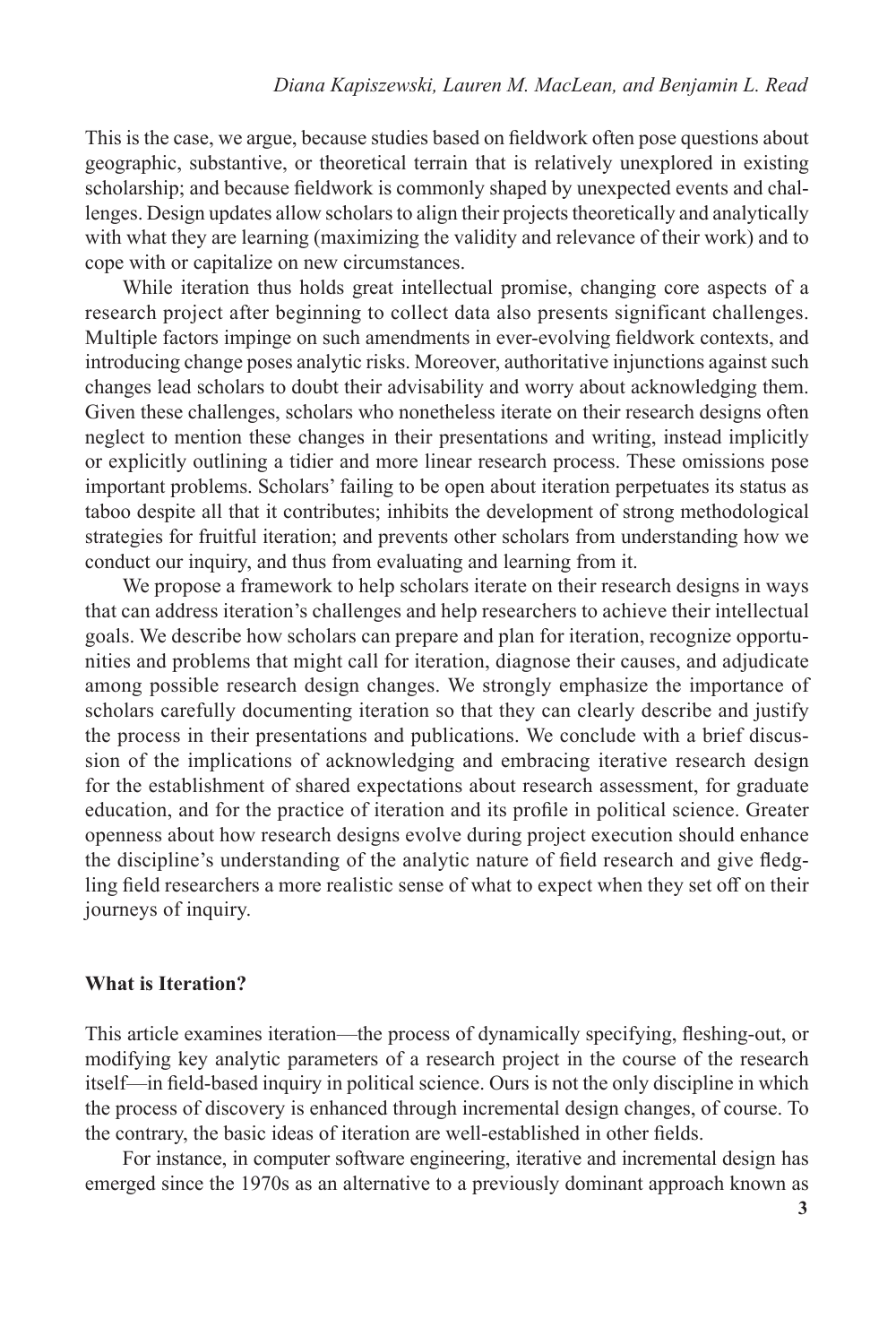the "waterfall model."<sup>1</sup> The waterfall follows a sequential logic, with projects unfolding in discrete phases: developers first specify what a new piece of software needs to do (its requirements), then design the software (creating the architecture to meet these requirements), then implement this design (develop and test the software itself). In its ideal form, just a single pass through the stages of the waterfall is required. Yet in practice, complex new systems rarely work well after a single development cycle. More fundamentally, the very idea of fully specifying requirements before beginning development is chimeric, for multiple reasons. A system's users are rarely aware of or able to articulate what they want, details often emerge only in implementation, and most projects undergo change due to exogenous factors. These and other realities "may invalidate previous design decisions" and require backtracking.<sup>2</sup> While iterative approaches were initially seen as inelegant deviations from the waterfall, something to be "almost apologetic about," over time they gained acceptance and were codified in a new paradigm.<sup>3</sup> Rather than attempt a full version of a new system the first time around, programmers "start with a simple implementation of a subset of the software requirements."<sup>4</sup> A project's requirements are repeatedly reformulated, design re-envisioned, implementation repeated, and adjustments made based on feedback. The very purposes of the project, and all its details, remain subject to adaptive modification.

The design and conduct of field-based inquiry in political science similarly departs from a clear-cut, step-by-step process of positing hypotheses, collecting data, and then testing the former using the latter. Instead, it often involves repeated cycles of project development—incorporating into project design learning based on early analysis of information and data from participants, stakeholders, and other sources. Iteration may extend to rethinking fundamental building blocks of research design (e.g., research questions, hypotheses, field sites, or techniques for data gathering) as research proceeds. Fine-tuning (e.g., adjusting research instruments based on pre-testing) also constitutes iteration, but we focus on larger mid-course changes here.

Research projects often unfold over time, from initial inspiration, to publications, to follow-up endeavors. In this article, we consider iteration during a subset of that span: between the initial specification of essential elements of research design and publication of results. Design modifications that occur as a result of pre-dissertation trips or other preliminary or pilot forays are widely understood and not our focus here;<sup>5</sup> we likewise do not consider ways in which researchers might update their ideas or approach between projects.

Iteration might happen "in the field," during the trips back to one's home institution that often punctuate fieldwork, $6$  or at other moments as the researcher generates and analyzes data and writes up results. Scholars may be more likely to rethink and amend some aspect(s) of their research design toward the beginning of a research project; indeed, in some types of research certain design aspects must solidify at some point, such as question wording in a large survey. Yet in many research projects and settings, most aspects of a research design can be analytically, systematically, and openly updated—and the risks of such updating effectively mitigated—later in the research process as well. Indeed, such iteration could potentially "save" a research project that otherwise seems destined to fail.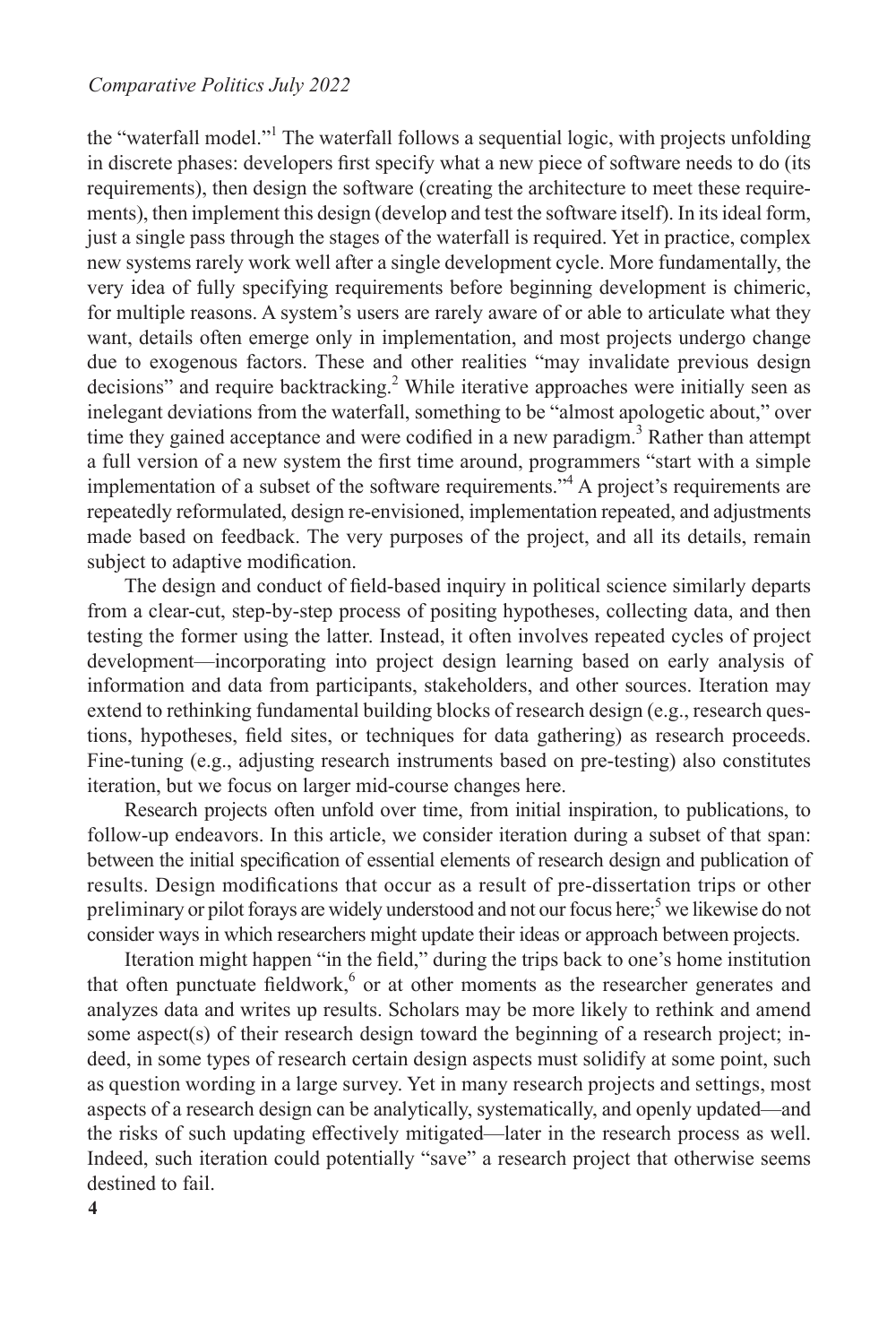## **Iteration in Research: Perspectives from the Literature**

Conceptualization of iteration's benefits and problems varies across methodological traditions and time. Although little of the work we review here focuses directly on field-based inquiry, this work is typically covered in graduate methods training and profoundly influences how scholars carry out fieldwork.<sup>7</sup> We find that most methodological traditions acknowledge that iteration is necessary and constructive under at least some circumstances. However, views about its value and implications vary considerably among political scientists with different epistemological commitments who use different analytic methods: some scholars embrace the idea of revisiting theoretical priors and research-design decisions as they gather data, while some dominant voices in the discipline sound discouraging notes. Overall, the literature offers little in the way of guidance on how to engage in analytically productive iteration.

Interpretive scholarship embraces iteration but conceptualizes it as part of an overarching logic of inquiry or process of sense-making called abductive reasoning. Explaining this process, Schwartz-Shea and Yanow write that the fieldwork, "deskwork," and "textwork" phases of research are all "intertwined": concepts and categories cannot be fully formed and "imposed" at the outset of a project prior to fieldwork,<sup>9</sup> and hypotheses cannot be fully developed prior to immersion in the field and then rigidly tested on site.<sup>10</sup> Instead, scholars begin with a puzzle or a tension, then search for insight and understanding by "tack[ing] continually, constantly, back and forth in an iterative-recursive fashion between what is puzzling and possible explanations for it  $\dots$ <sup>11</sup>. In other words, "Interpretivists work out iteratively the precise nature of the empirical focus and what that focus means in theoretical terms."<sup>12</sup> In interpretive research, learning can catalyze new questions, as it can in many forms of inquiry. However, as an element of abductive reasoning, iteration is understood as an ongoing and recurring cycle involving sparks and spirals of intellectual discovery, driven by encountering what is not understood, that can thrust research in unanticipated directions. Put differently, changing one's research via iteration is the very point in interpretive scholarship, which emphasizes making intellectual pivots through abduction—rather than progressively refining a research design using an analytic framework to plan, problematize, weigh, and justify iteration.

There is greater variation in the acceptance of—and overall more skepticism about—iteration in positivist research traditions. For instance, among the most influential messages in King, Keohane, and Verba's landmark book ("KKV")—which reflects the zeitgeist of quantitative research methods while asserting that a single logic of inference underpins all social science inquiry—is its injunction against mid-course reformulation of a project's theoretical architecture. According to KKV, scholars should choose a research question, develop or identify relevant theories, and discern their observable implications, early in the execution of a study, and then collect evidence related to as many observable implications as possible in order to evaluate the theories.<sup>13</sup> The bright line between theory development and testing is critical: scholars are discouraged from evolving theory or deriving new hypotheses based on the analysis of evidence collected. KKV acknowledge that "pilot projects" can lead to the alteration of questions or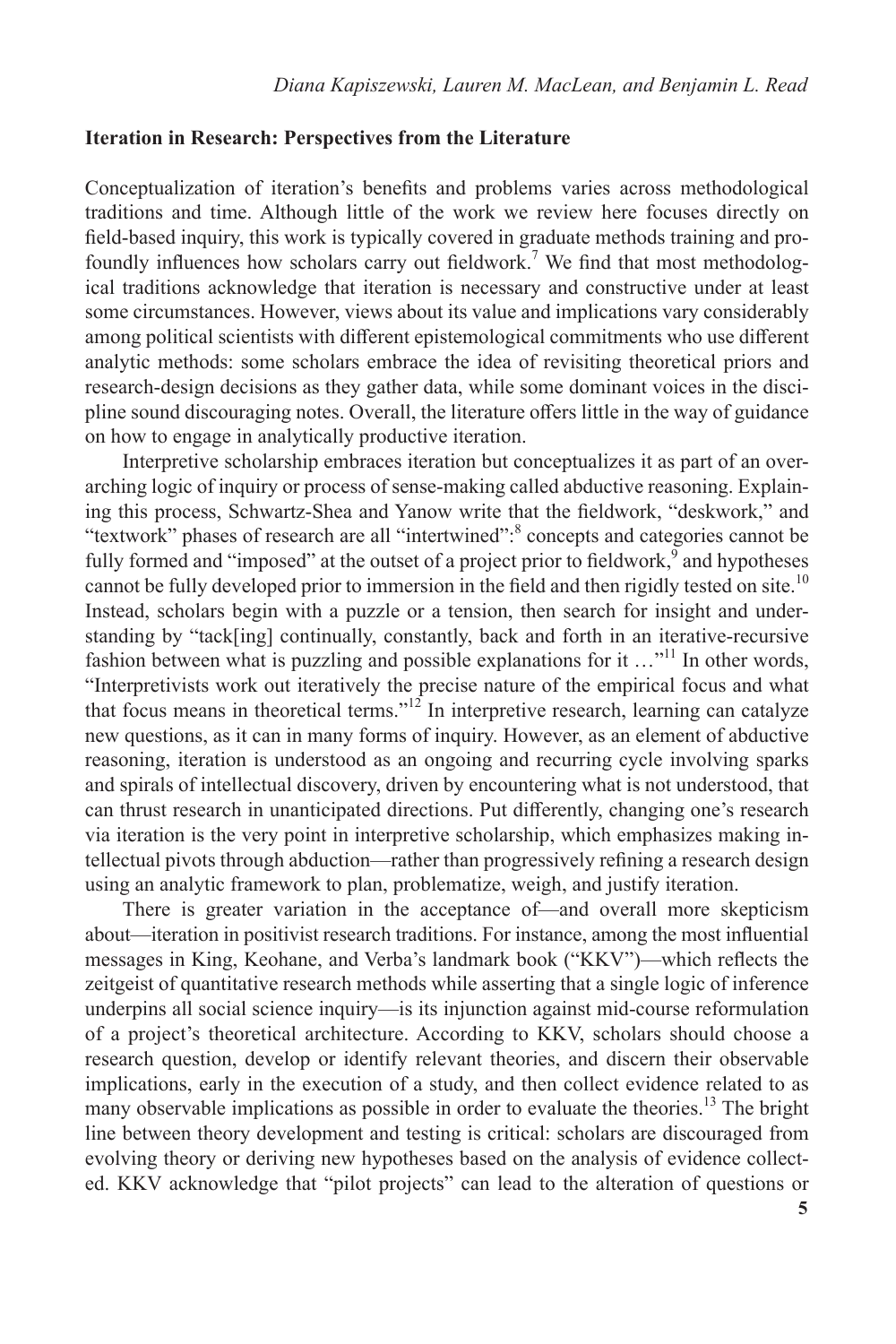refinement of theory to be investigated further in a subsequent study.<sup>14</sup> In the course of an inquiry, however, theory should only be modified in ways that expose it more fully to falsification by expanding the number of applicable cases; narrowing the scope of theory should be avoided unless new data can be collected to evaluate the modified theory.<sup>15</sup> For Yom, KKV exemplifies the "deductive paradigm" that prominent methodologists commonly espouse and that is pervasive in political science.<sup>16</sup> Even if some lines in KKV complicate their message somewhat, the overall thrust discourages adjusting theories after generating data to test them.<sup>17</sup>

During the renaissance in qualitative research methods that KKV helped to catalyze, a number of scholars who hold generally positivist commitments have commented on the utility of iteration. For instance, Collier, Seawright, and Munck write that "the refinement of theory and hypotheses through the iterated analysis of a given set of data is an essential research tool, and researchers lose other aspects of analytic leverage by not employing it."<sup>18</sup> George and Bennett concur that "some iteration is often necessary" among the design, execution, and assessment phases of case study research.<sup>19</sup> Munck likewise observes how data-driven theory reformulation "allows social scientists to learn from their research."20 Others argue that iteration can strengthen discrete aspects of research design. For example, Mahoney asserts that scholars' movement "back and forth between ideas and evidence" facilitates refining concepts and measures.<sup>21</sup> These selected passages notwithstanding, few early contributions to the qualitative methods corpus highlighted or elaborated on iteration as integral to the research process. Well-known books on research design tend to say little or nothing about it.<sup>22</sup>

Beginning a decade and a half after KKV's publication, however, iteration began to move toward the forefront of methodological debate. An important trigger was cross-disciplinary concern about bias resulting from the selective reporting of results and ad hoc manipulation of models to create publishable findings ("p-hacking" and the like). This unease, particularly within mainstream quantitative research, engendered efforts to limit scholars' latitude for making mid-course adjustments to research design, at least in confirmatory, hypothesis-testing analysis.

The research registration movement calls on scholars to publicly specify their hypotheses, or even publish pre-analysis plans outlining the full arc of a research project prior to its initiation.23 Jacobs finds evidence of "fishing" practices in qualitative research as well and suggests parallel remedies for studies involving certain kinds of data.<sup>24</sup> Yet preregistration remains controversial even among the quantitative experimentalist community from which it emerged. Humphreys, Sanchez de la Sierra, and van der Windt advocate a "non-binding" approach to preregistration that permits later deviations (but requires that they be reported); they note that postponing design decisions can provide opportunities to "gain new insights … collect more measures or access more data …" and allows productive "model changes in the analysis phase."<sup>25</sup> Others question preregistration given the "complex and evolving" nature of social science hypotheses,<sup>26</sup> and worry that it may discourage the "data exploration" that many researchers report as the basis of their deepest insights."<sup>27</sup>

**6** The debate over preregistration and related proposals has recently provoked energetic defenses of the value of adjusting theoretical or analytic aspects of a research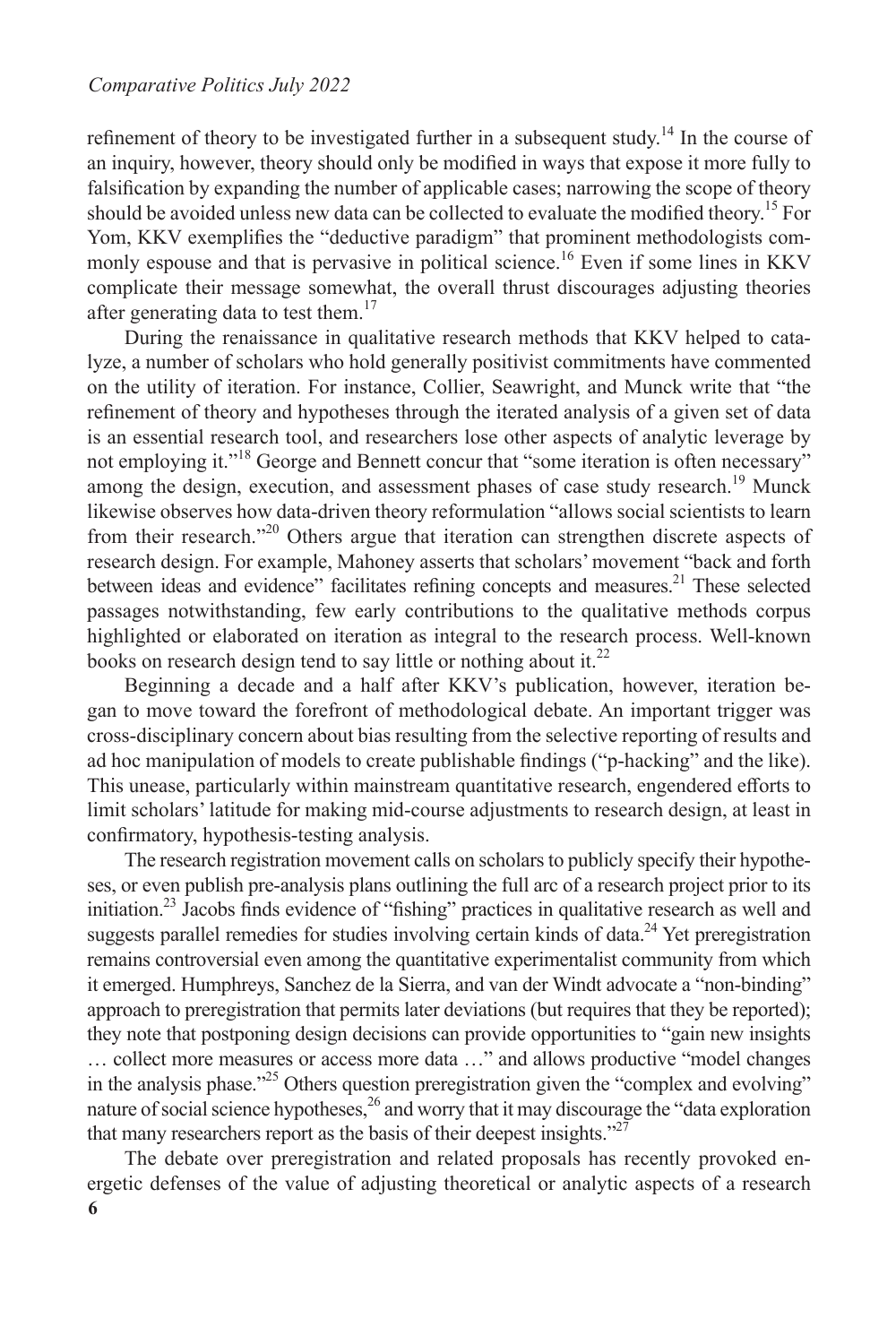project while carrying it out. Such assertions are underpinned by a belief that it is natural and appropriate for inquiry to proceed through an ongoing "dialogue with the data."<sup>28</sup> Yom forcefully advocates for "inductive iteration," in which researchers may begin with "something less than a fully theorized hypothesis"; reformulate explanations after encountering data, "contradictory or null results, competing propositions, [or] unexpected inspirations"; and repeatedly move "back and forth between data and theory" to develop convincing explanations.<sup>29</sup> Yom asserts that this is what political scientists in multiple traditions actually do—despite often presenting their work in the trappings of the deductive paradigm—and suggests that they openly embrace their iterative process and document it fully in their publications. This, he argues, will curb problems like data mining and strategically selective publication of results while preserving flexibility.<sup>30</sup>

In a similar vein, Fairfield and Charman defend iterative research in which "prior knowledge informs hypotheses and data gathering strategies, evidence inspires new or refined hypotheses along the way, and there is continual feedback between theory and data."<sup>31</sup> A "logical Bayesian" inferential framework, they write, makes no distinction between exploratory and confirmatory research; alternating "between theory development, data collection, and data analysis" need not pose problems of confirmation bias or ad-hoc theorizing.<sup>32</sup> Also following Bayesian lines, Bennett asserts that by making prior expectations explicit and updating them over the course of research, scholars can "make process tracing more rigorous and transparent."<sup>33</sup>

To be sure, injunctions against mid-project changes apply most explicitly to hypothesis-testing studies or aspects of a project. Much field-based research also pursues other goals, such as detailed description and interpretation of a phenomenon or building new theory. Few if any methodologists would explicitly object to iteration in pursuit of these objectives. However, there are rarely clearly delimited descriptive or theory-generation phases of field-based inquiry, despite pressure to shape inquiry around hypothesis testing or present it as seeking to achieve that end.<sup>34</sup> This lack of clearly demarcated phases makes it even more difficult to discern when iteration would be "acceptable": given the dominance of the deductive paradigm, even adjusting project design in pursuit of these goals may seem to violate disciplinary expectations. Despite this lack of clarity, the emerging literature defending theory-data dialogue offers little specific advice for how to engage productively in iteration.

As this brief review suggests, political scientists have divergent perspectives on the value of iterative research design. Moreover, the discipline is only beginning to come to terms with how research projects unfold in practice, how that process is represented in published accounts, and how to align the two. While scholars' views on iteration are shaped by their epistemological priors and analytic goals, there is increasing acknowledgment that research projects rarely proceed unmodified from an initially specified plan. Still, as we document below, political scientists who modify their research designs while doing fieldwork frequently experience anxiety, doubt, or even shame about their choices, and rarely discuss or justify iteration in presentations or publications. In the rest of this article we scrutinize this gap between iteration's analytic potential and its scholarly profile and consider strategies for bridging it.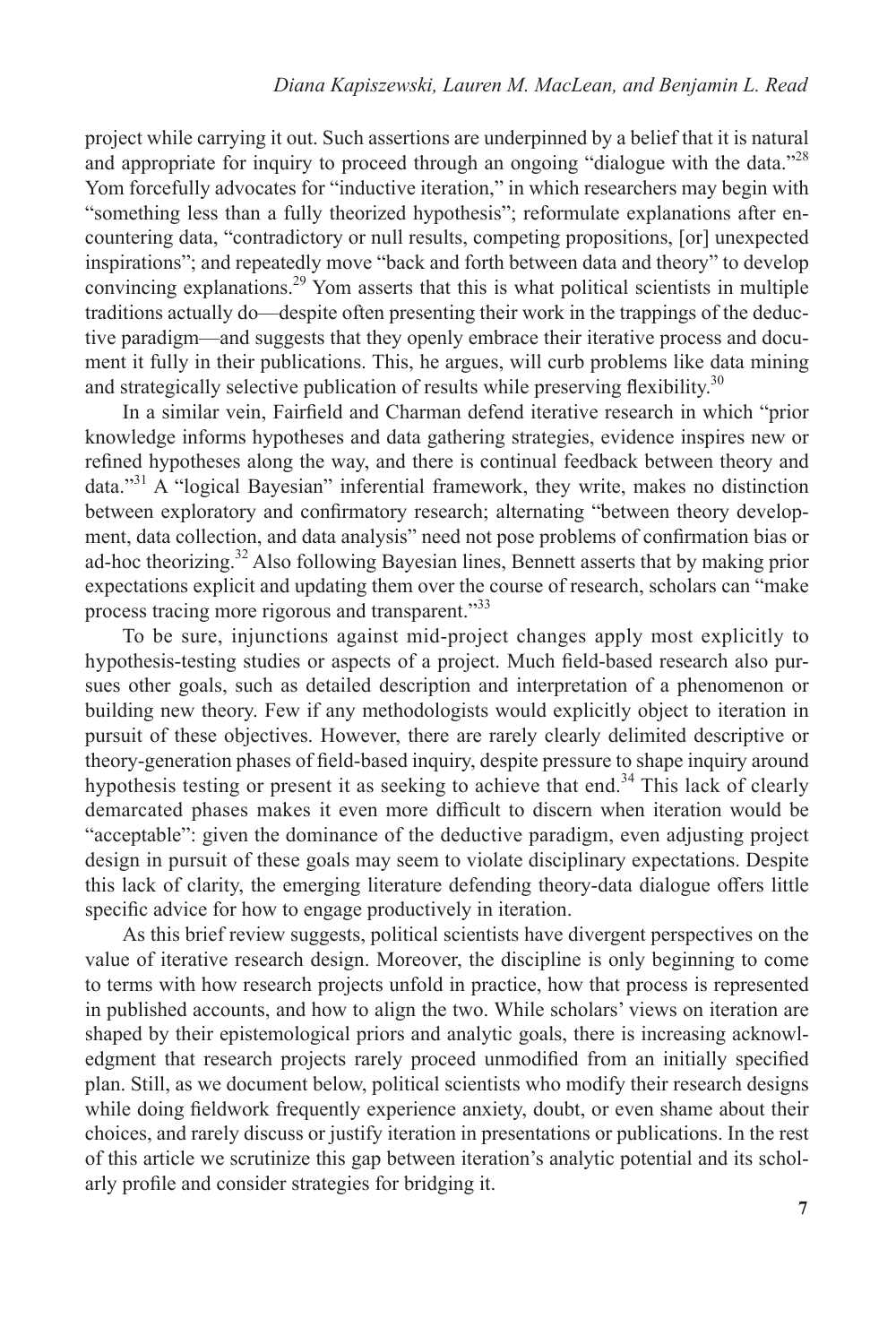#### **Data and Methods**

Our study of iteration in field-based inquiry draws on multiple forms of original empirical evidence. As part of a book project, we conducted a web-based survey of political scientists at colleges and universities throughout the United States, carried out in-depth interviews, and reviewed published scholarship concerning, and based on, field research.35 While we conducted our survey and interviews in 2011 and 2012, their results remain highly relevant. Our questions solicited data on decades of scholars' research experiences, demonstrating the enduring nature of many fieldwork practices. Moreover, several of the discipline's recent methodological innovations—e.g., the renaissance in qualitative and mixed methods research and the rise of experimental work—had already begun to emerge by the time we conducted our inquiry and are thus captured in our data.

In the survey, we asked respondents to answer sets of questions about specific field research projects they had undertaken. In all, 1,142 respondents reported on 1,468 discrete field research projects. We randomly selected respondents from a list, provided to us by the American Political Science Association (APSA), intended to include every U.S.-based political science faculty member (not merely APSA members). Qualitative and quantitative researchers, and members of all major subfields, were well-represented in the sample.<sup>36</sup> The respondents correspond closely to the sampling frame in most observable respects.37 The survey clearly shows response bias toward those who had conducted field research (although we urged scholars to participate regardless of field experience level), meaning the results are reasonably representative of political science faculty who have done fieldwork, though not necessarily of all faculty in the discipline. According to AAPOR definitions, the Response Rate 2 was 22.8 percent; the response rate just among field researchers is higher but unknown.<sup>38</sup>

We also carried out sixty-two semi-structured interviews with a diverse set of political scientists who have conducted fieldwork. We selected respondents purposively, seeking broad variation on relevant parameters, including type of home institution, academic rank, disciplinary subfield, substantive and geographic focus, time spent in the field, and data-collection strategies and analytic methods used. We assured respondents we would not reveal their identities in hopes of eliciting their candid perspectives on how and why they conducted fieldwork as they did, and what challenges they encountered and solutions they devised.

The present study also integrates insights and examples from the growing literature on field research in the discipline, and from a wide selection of books and articles written by fieldworkers from every subfield employing a diverse range of data-collection techniques. We also draw on our own experiences teaching field research in a variety of contexts (e.g., sessions at the Institute for Qualitative and Multi-Method Research (IQMR), short courses at the annual APSA conference, and workshops in multiple countries). Finally, the authors have conducted fieldwork on five continents (Africa, Asia, Europe, North America, and South America) in a wide range of locations, from wealthy cities of the industrialized world to remote villages of the Global South, collecting and analyzing both quantitative and qualitative data.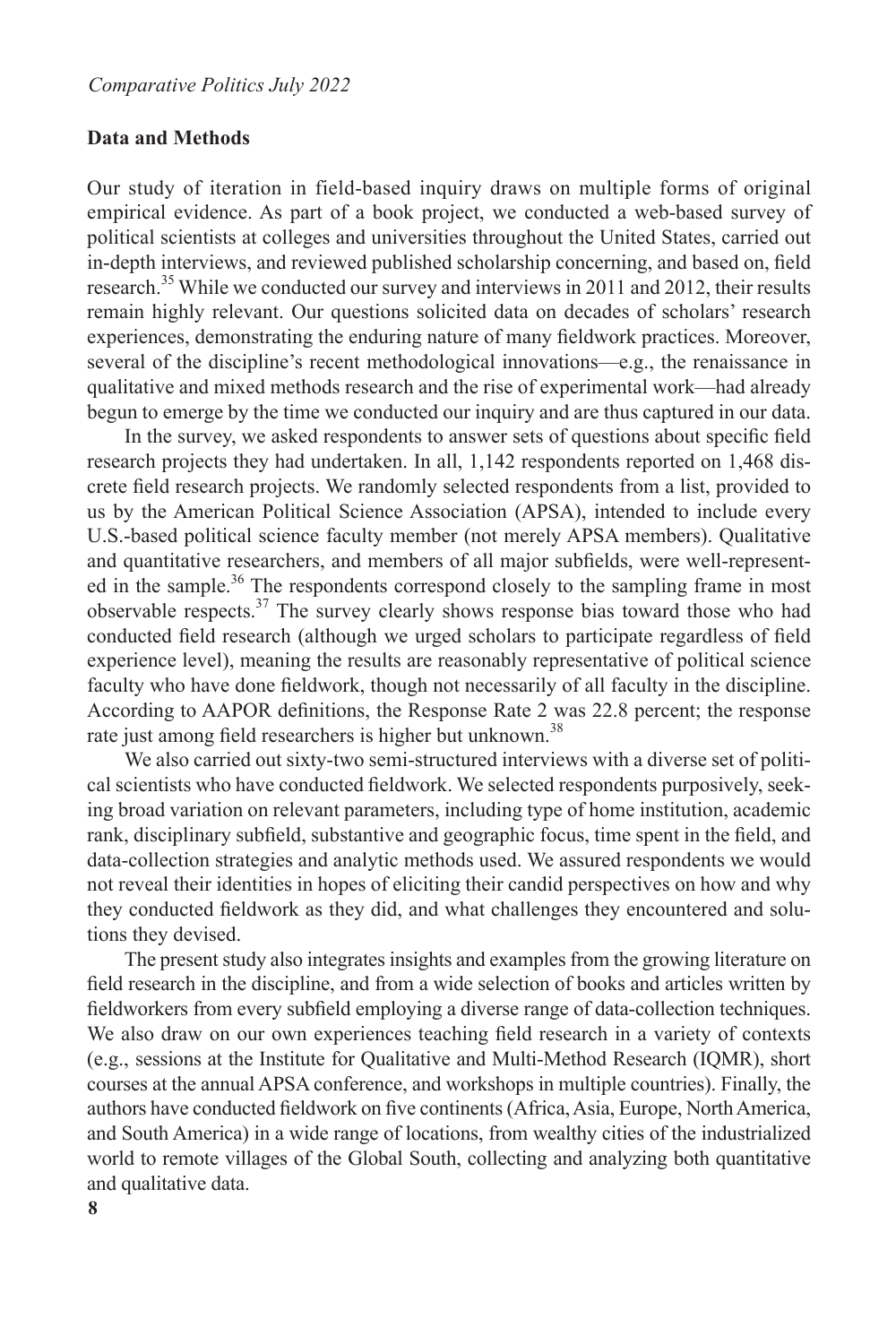# **Iteration in Field-Based Inquiry: Benefits and Challenges**

Scholars are constantly learning as they cycle between data collection and analysis during field research. They often acquire information that changes the way they think about key aspects of their project and encounter unanticipated circumstances that affect the plausibility, costs, and benefits of their research plan. Iteratively updating their research designs in the field allows scholars to integrate what they are learning into their projects.

Some very recent contributions to the field methods literature reflect how common, and how productive, such "dynamic research design" is among fieldworkers from diverse epistemological traditions. Krause and Szekely's collection of essays highlights this theme in a section titled "Make a Plan… Then be Ready to Toss It."<sup>39</sup> Posner reflects on how he pivoted from his original research question to an ultimately more fruitful one in the midst of his dissertation research in Zambia, concluding: "one should go into the field prepared, but one should also be prepared to go off script."40 Michelitch explains how a military coup and gender hierarchies in Mali forced her team to make multiple design changes, and created new questions and theoretical opportunities.<sup>41</sup> Soss explores how conceptualization or casing ("What should I treat this as a case *of*?") might evolve based on learning in the field.<sup>42</sup>

Yet, because iterating on a research design can pose challenges and raise concerns about the rigor of a research project, fieldworkers rarely explicitly or fully acknowledge iteration in their presentations or publications.<sup>43</sup> Their reticence keeps iteration "in the shadows"; limits our ability to learn about the practices, prevalence, benefits, and challenges of iteration; inhibits understanding (and evaluating) how field-based inquiry is conducted; and hampers the generation of methodological strategies for fruitful iteration.

Below, we draw on our survey and interviews, our own experiences, and insights from the literature, to illuminate iteration. We demonstrate how common it is for political scientists to update their research designs based on what they learn in the field, highlight how scholars do so and how their work benefits, show how iteration varies across different kinds of projects, and discuss the intellectual challenges that iteration poses.

**Evidence for Iteration from Our Survey and Interviews** In our survey, we asked scholars to indicate which of eight analytic tasks their work in the field facilitated (see Figure A1 in the online appendix).<sup>44</sup> Respondents selected all that applied to a given field-based project. Unsurprisingly, in more than 88 percent of reported research projects, respondents indicated that they gathered data (acquired information or source material) in the field. In many projects, fieldwork also facilitated data analysis tasks such as hypothesis testing and understanding causal processes. Yet, field research also was reported to contribute to six discrete research design tasks (see lighter bars in Figure A1). It is particularly striking that fieldwork facilitated "developing or refining the research question" in 83 percent of projects, given that other aspects of research design often change when the research question does. Fieldwork was also important, in a strong ma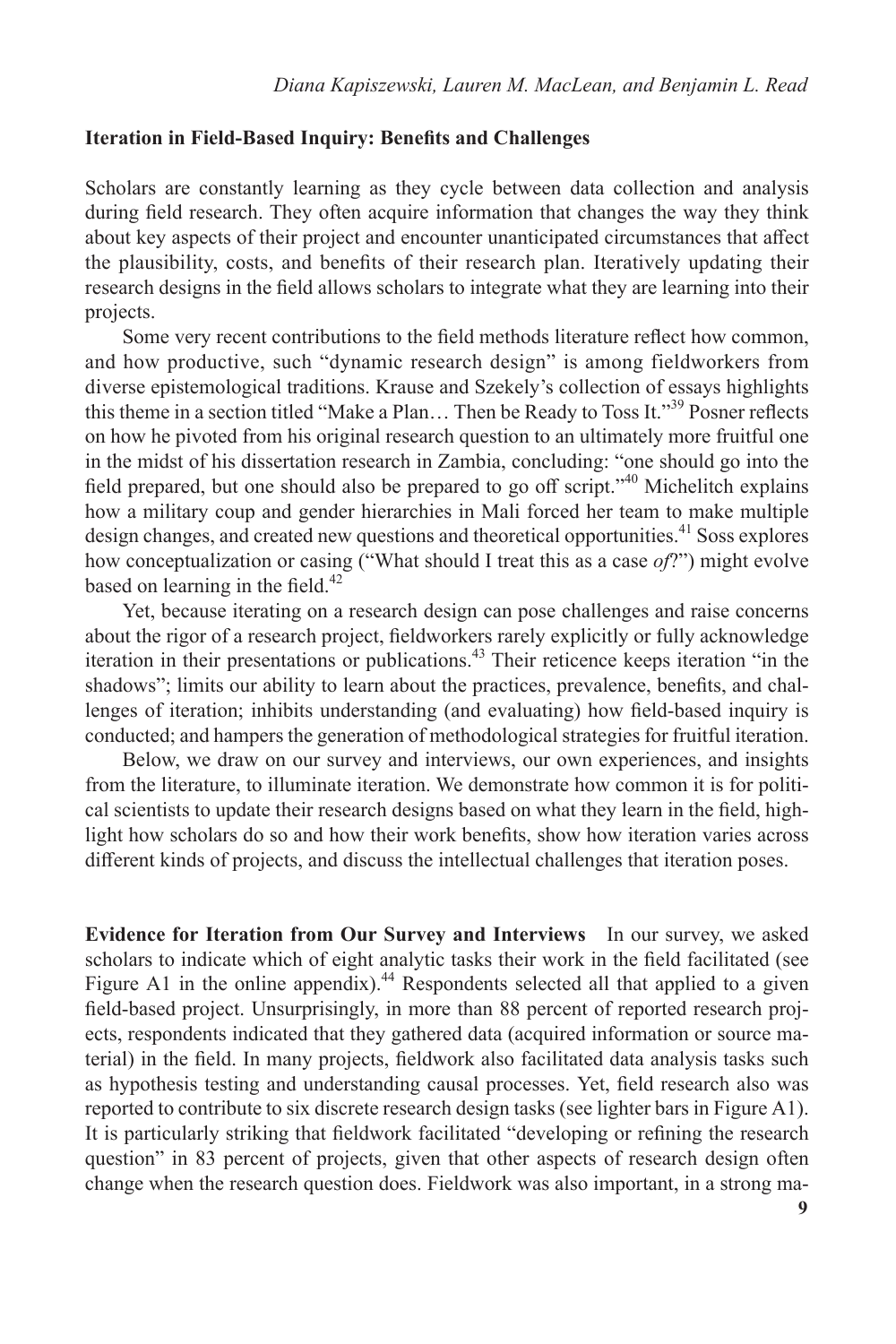jority of projects, for developing concepts, hypotheses, and measures. In just over half, it contributed significantly to case selection. In sum, in most cases political scientists redesign, rethink, and augment multiple elements of their projects' research design on the basis of fieldwork.

Our in-depth interviews with researchers confirmed that iteration is prevalent—and beneficial—in field-based research.<sup>45</sup> First-time and veteran fieldworkers alike, from diverse subfields and methodological traditions, recounted how amending their research design allowed them to integrate knowledge acquired in the field into their ongoing research efforts. Far beyond updating interview protocols, survey questionnaires, or sampling strategies after pre-testing or piloting,<sup>46</sup> scholars described renegotiating central aspects of research design throughout their field-based research projects. In one instance, a graduate student discovered that his carefully planned single-sector, two-country study of the political economy of development no longer seemed "as big and exciting a research topic" after conversations with locally based academics. He invested weeks rethinking the project, settling on a single-country, multi-sector design that necessitated additional weeks of historical inquiry to develop an exhaustive universe of cases from which to sample specific sites for in-depth study. $47$ 

Respondents often noted how their fieldwork experiences helped them to clarify their project's goals, formulate their research question, select data collection techniques, and more. For instance, one scholar who studied education in the Balkans described how carefully debriefing the undergraduate students who conducted interviews for her helped her sharpen her research question.<sup>48</sup> Another respondent discussed how her initial interviews prompted a substantial reframing of the research question, from when and why foreign policy decisions are made to how policies organically emerge without specific decisions at identifiable points in time.<sup>49</sup> A student of informal workers in Latin America recounted how she changed course when her initial analysis of responses from leaders of street vending organizations revealed that her interviews were producing superficial and likely misleading data. She surmised that the cause was the formal protocol of questions she was using, derived from the literature and including terms inapplicable to her respondents' reality. Initiating more free-wheeling conversations with vendors—ultimately engaging in participant observation—produced more meaningful data.<sup>50</sup>

**Why Do Scholars Who Engage in Field-Based Inquiry Tend to Iterate?** Why do political scientists who conduct fieldwork so often reconsider and adjust central aspects of their projects? Beyond the analytic dividends that iterative research design delivers, we argue that particular characteristics of research requiring fieldwork—qualities tied to its often-pioneering nature—make iteration especially necessary and beneficial.<sup>51</sup> While other political scientists also benefit from iterative research design, the analytic challenges fieldworkers face more commonly require iteration.

**10** First, the problems, puzzles, and questions that are addressed through fieldwork frequently lack well-developed or context-relevant theoretical literatures.<sup>52</sup> Such theoretical gaps complicate deductive reasoning, hampering scholars' efforts to derive meaningful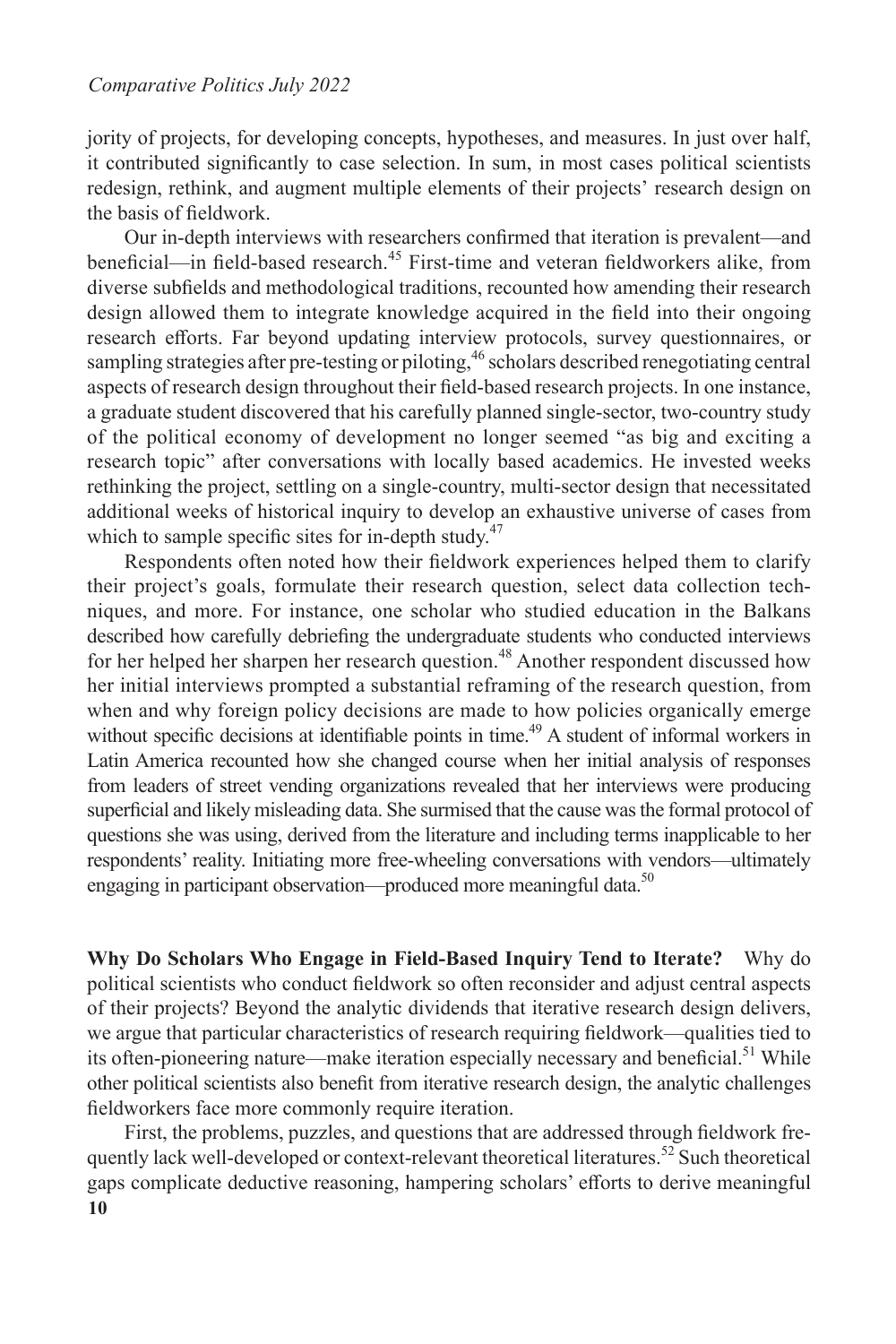hypotheses and making it more difficult to design other aspects of research prior to fieldwork. Consequently, the field sites and cases; concepts, questions, and hypotheses; and measurement strategies and data-collection techniques that prove compelling and theoretically rich once scholars are in the field often differ from those that seemed promising when they initially designed their projects based on extant theory.

Second, research requiring fieldwork often confronts new realities, exploring empirical terrain about which less is known or documented. Consequently, scholars routinely find it difficult to gather all the information they need in advance of fieldwork, even with the explosion of digital data. Further, essential political facts can easily be misunderstood based on scholars' pre-field consideration of invariably partial data and variably germane scholarship. Wood makes this point when she emphasizes the difficulty of understanding actors' "preferences and beliefs" prior to entering the field, particularly when the political is repressed or crucial players hide their actions and views.<sup>53</sup> Likewise, key political processes and practices are often informal—neither officially documented nor formally institutionalized—complicating learning about them from  $a$  far.<sup>54</sup> These dynamics can limit scholars' ability to fully design their research in advance of fieldwork.

Finally, research requiring fieldwork is disproportionately affected by the fundamentally unpredictable and ever-evolving nature of politics. As Emerson rightly notes, fieldwork is never static, but "highly situational and contextual," requiring researchers to constantly adapt to new challenges as they observe the "ongoing worlds of other people."<sup>55</sup> Sometimes such changes are quick and dramatic: coups, insurgencies, massive protests, or economic crises, for instance, may necessitate project adjustments. Settings of violence or conflict, and rapid changes in security, demand improvisation in the field for reasons of physical safety, mental health, ethics, and feasibility.56 More subtle contextual changes can also complicate research plans and dictate refinements. Key respondents who promised interviews can renege; archives can close, flood, or burn down; and would-be partners in an experiment can withdraw. Of course, on-the-ground changes can also represent "serendipitous surprises" offering new research opportunities,<sup>57</sup> or what Trachtenberg describes as "strokes of luck."<sup>58</sup> For example, one interview respondent studying bicameralism in the U.S. benefitted from the fortuitous establishment of a Joint Committee on the Organization of Congress during his on-site field research;<sup>59</sup> another comparing presidential campaigns cross-nationally unexpectedly found himself collecting video advertisements that he had assumed were unavailable. $60$  Whether inopportune or fortuitous, the contextual changes that scholars confront as they conduct fieldwork require flexibility in research design.

In sum, scholars who conduct field research are often operating in new theoretical and/or empirical terrain. They confront unforeseen complexity and variation, particularly when working in multiple research sites. As they get "a feel for the context" and fill gaps in their knowledge through initial data collection and analysis, and confront changing political conditions, they develop new ideas about their research, $61$  leading them to reconsider and adjust their research design. Moreover, as described previously, the operation of intellectual feedback loops that inform dynamic research design are inevitable aspects of fieldwork that improve scholars' research. Iterating on their research design makes it more likely that scholars will develop valid inferences and interpretations, enhancing internal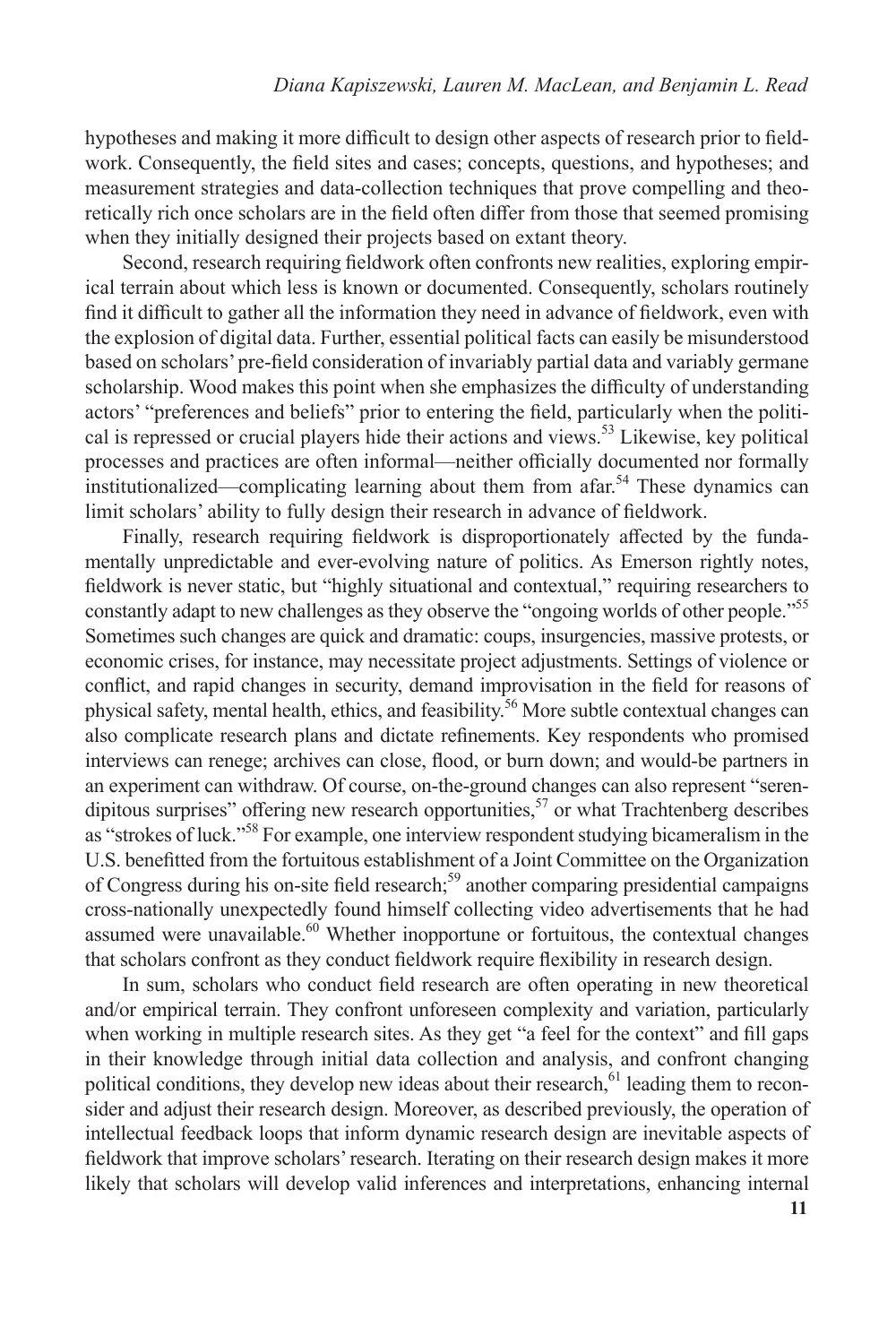validity. Conversely, ignoring new knowledge and its research implications—failing to correct misconceptions or ill-conceived design decisions, or continuing to pursue theoretically unpromising questions, cases, or explanations—is unproductive and can stunt knowledge generation and theory development. Taking a less-rigid, more iterative approach to project design and execution allows scholars to capitalize on, rather than be capsized by, the dynamism of the fieldwork experience.

**Patterns in Iteration in Field-Based Research** If the explanation just offered of why scholars who conduct fieldwork iteratively update their research designs holds true, we should find that the degree to which scholars evolve their designs varies with the causes we posit. Exploring patterns in iteration by estimating a set of logit regression models (see Table A1 in the online appendix) on data from our survey of U.S.-based political scientists suggests that our explanation has merit. First, projects in which scholars confronted unfamiliar contexts, that involved more fieldwork, and that relied more heavily on fieldwork, were more likely to undergo adjustments to their analytic architecture. For instance, fieldwork drove hypothesis development in projects carried out in international settings more than in those conducted completely in the U.S. In addition, projects comprising more trips entailed more research question refinement, hypothesis development, and case selection than those with fewer trips. Projects involving more time in the field were more likely to involve iteration in each aspect of research design about which we inquired than those involving fieldwork of shorter duration. Finally, design changes were more likely in projects that depended significantly on data collected in the field, versus those mainly drawing on non-field sources. Thus, for example, field research was about 43 percent likely to facilitate hypothesis development in a two-week project carried out on a single trip within the U.S. that generated only a tenth of all data used in the project. By contrast, it was about 85 percent likely in a year-long project involving six overseas trips that produced all of a project's data.<sup>62</sup>

We also identified a link between iterative research design and a project's epistemological orientation and resultant methodological bases (represented with variables for projects involving interpretive analysis, qualitative analysis, and quantitative analysis). Projects involving interpretive analysis, in keeping with interpretivists' emphasis on abductive reasoning, were highly likely to entail iteration on almost every aspect of research design about which we inquired. Field research facilitated developing research questions, concepts, measures, and case selection in all types of qualitative projects, and aided with developing hypotheses, and especially measures, in projects based on quantitative analysis. The techniques that scholars used to generate or gather data are also linked to the prevalence of certain design changes. For example, ethnography and participant observation facilitated case selection; the use of interviews predicted research question refinement; and survey research was particularly conducive to conceptualization. In short, scholars of all epistemological and methodological persuasions iterate on their research designs in the field in varying, yet partially predictable, ways. These findings bolster our claim that scholars who conduct fieldwork, and do so in particular ways, are more likely to engage in such iteration.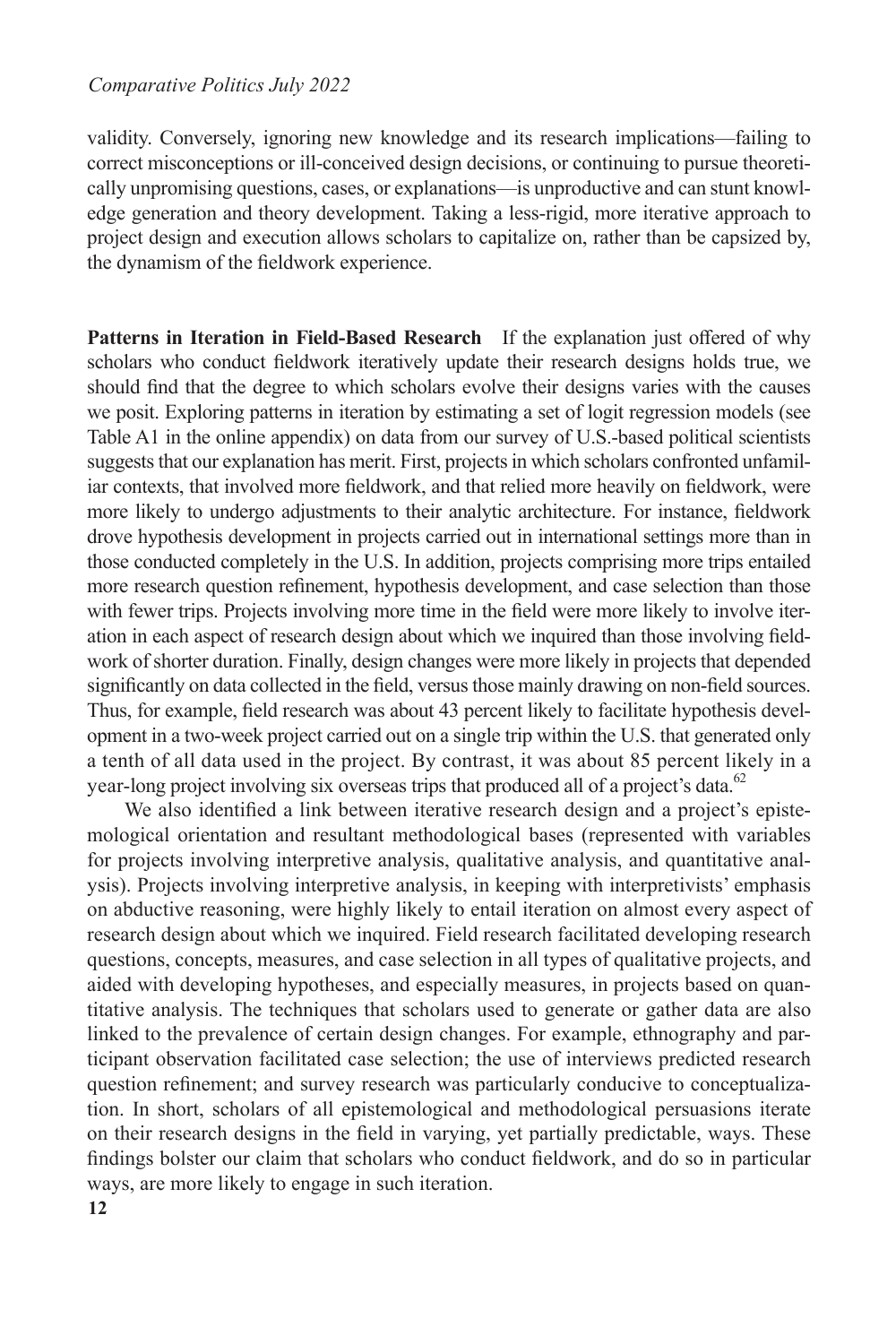**Iteration's Challenges and Their Implications** Its potential analytic benefits notwithstanding, altering the design of a field-based research project—given the fluid contexts in which fieldwork often proceeds and the multiple factors that influence such changes—is challenging and can pose multiple analytic risks. $^{63}$  A first set of risks relates to the intricate and inter-connected analytic decisions and arrangements that fieldwork often entails. Changing one aspect of a project can set off a cascade of adjustments that may weaken rather than strengthen its analytic and inferential foundations. Researchers expend great effort carefully striking analytic micro-compromises, for instance, about how to sequence data collection, forge agreements with archivists, or partner with nongovernmental organizations, as they conduct their research. Changing their designs can unsettle those arrangements, calling the future of a project into question.

Another set of risks concerns data. When a scholar changes their research design, the data that they originally collected may no longer fit their project, requiring a new round of data collection that could prolong the project or result in unsatisfactory information. One of our interviewees expressed just this concern: "If it's a grad student embarking on research, what I really worry about is their returning without the info they need to write the dissertation. So I want them to be hard-nosed about not deviating too far from the prospectus. Unless they realize the project is not feasible and they need to go in a different direction. I want to avoid their returning with a little bit of information about a lot of things."<sup>64</sup>

A third set of risks relates to a project's cases and concepts. Excessive or careless iteration can result in a scholar including cases that seem to confirm their emerging understanding and/or cases from which less can be learned. Continually iterating may also tie the concepts and measures employed in a research project ever more tightly to the specific phenomenon and context of study. In either scenario, a project risks becoming increasingly idiosyncratic, reducing the potential generalizability of its findings and arguments.

A final set of risks is inference-based and most likely to arise when scholars revise their descriptive or causal propositions. For instance, when a scholar discards their initial propositions at the first sign of contrary evidence, those propositions are not subjected to sufficient scrutiny.<sup>65</sup> Also, when a researcher develops new hypotheses based on their observations in the field, they may consider those hypotheses confirmed without assessing them using additional observations, possibly leading to false positives. Alternatively, when collecting data to evaluate new propositions, a researcher may "cherry pick" evidence or interpret information in a way that confirms those propositions (confirmation bias). The more propositions a scholar generates as a project progresses, the more challenging it becomes to carefully evaluate each one.

In recognition of these risks, as discussed previously, important strands of the methodology literature feature admonitions against changing the design of a study while carrying it out. Such injunctions make departing from what was specified in prospectuses and grant applications seem inappropriate, suspect, and at odds with neutral scientific inquiry and with the familiar notion of research as a linear progression (posit–gather–evaluate–write). Moreover, the literature provides little guidance on how to iterate productively.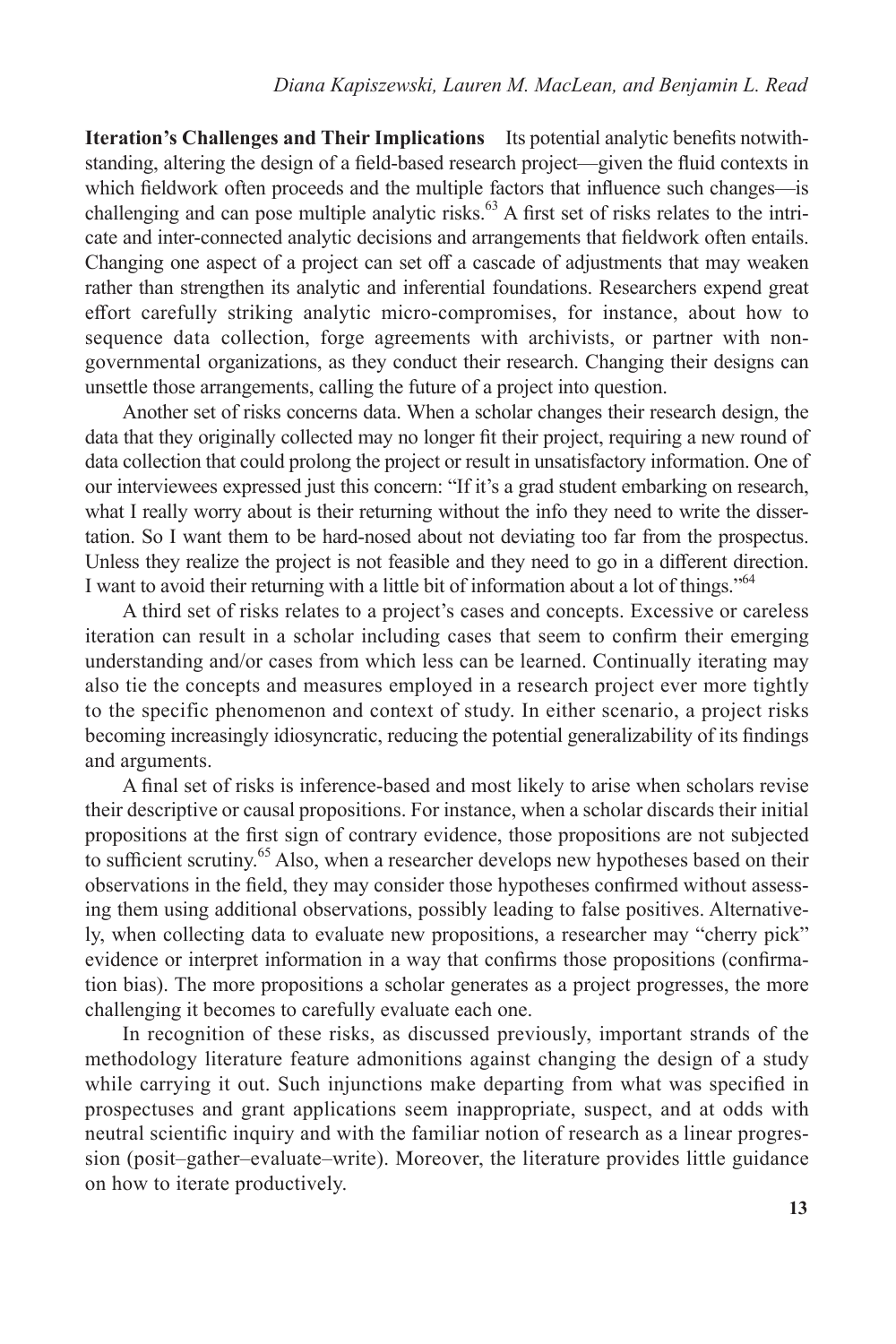#### *Comparative Politics July 2022*

The challenges that iteration poses have two important implications. First and more viscerally, scholars sensing the need to adjust a research design mid-project often worry that they have wasted precious time and money, and question whether they have the practical or intellectual resources that now seem necessary to carry out the project. Our interview respondents conveyed just these reactions. One scholar described how "it was one big crisis" when her "beautifully worked out research design" initially foundered upon contact with realities in the field, where people she interviewed failed to fit neatly into her pre-conceived conceptual categories.<sup>66</sup> Another reported facing one "panic issue" after another. Civil unrest, difficulty accessing certain areas, and a natural disaster called for wrenching research design adjustments, such as changing the project's geographic scope: "There was a week of crying before I came to that conclusion. I asked myself: is my research still valid? I had all these insecurities."<sup>67</sup>

A second implication, as noted earlier, is that scholars who iterate on their research designs rarely openly acknowledge having done so in their presentations and publications. As a result, scholarly communities are unable to fully grasp and evaluate how field-based inquiry is conducted: they cannot assess how the analytic architecture of research projects evolve, whether choices and changes authors made were warranted, or whether precautions against bias were adequate. Moreover, scholars implicitly or explicitly describing a neater, more linear research process than the one they actually followed perpetuates the idea that iteration is "forbidden" (or at least imprudent) and impedes the development of analytic strategies for productive iteration.

In short, changing one's research design mid-course can deliver important intellectual benefits. Yet iteration is not a panacea: overly malleable research designs cannot effectively direct or discipline research. Moreover, design changes can generate new intellectual problems, create considerable stress, and lead to obfuscation.

#### **A Framework for Analytic Iteration**

We believe that iterating on a research design in a careful, structured, and reflexive way can strengthen rather than weaken a research project. Below, we present a framework to help scholars to plan for, engage in, and document iterative research design. Engaging in iteration in the way we discuss is not required to reap iteration's benefits, nor does it guarantee a scholar will do so. However, following the steps and reflecting on the criteria we outline should reduce the risks of iteration and increase its likelihood of enhancing a research project.

**14** We preface our discussion with an overarching recommendation: scholars should not change course hastily. Opportunities and problems can be ephemeral and deceiving in content and importance. After discovering an opportunity or problem, scholars should wait to act, ideally setting a timeline to carefully examine the contours and causes of the development, devise and consider possible research design changes, and identify and weigh the implications for their research of different courses of action. For instance, Newsome established specific data collection goals for particular points in time, which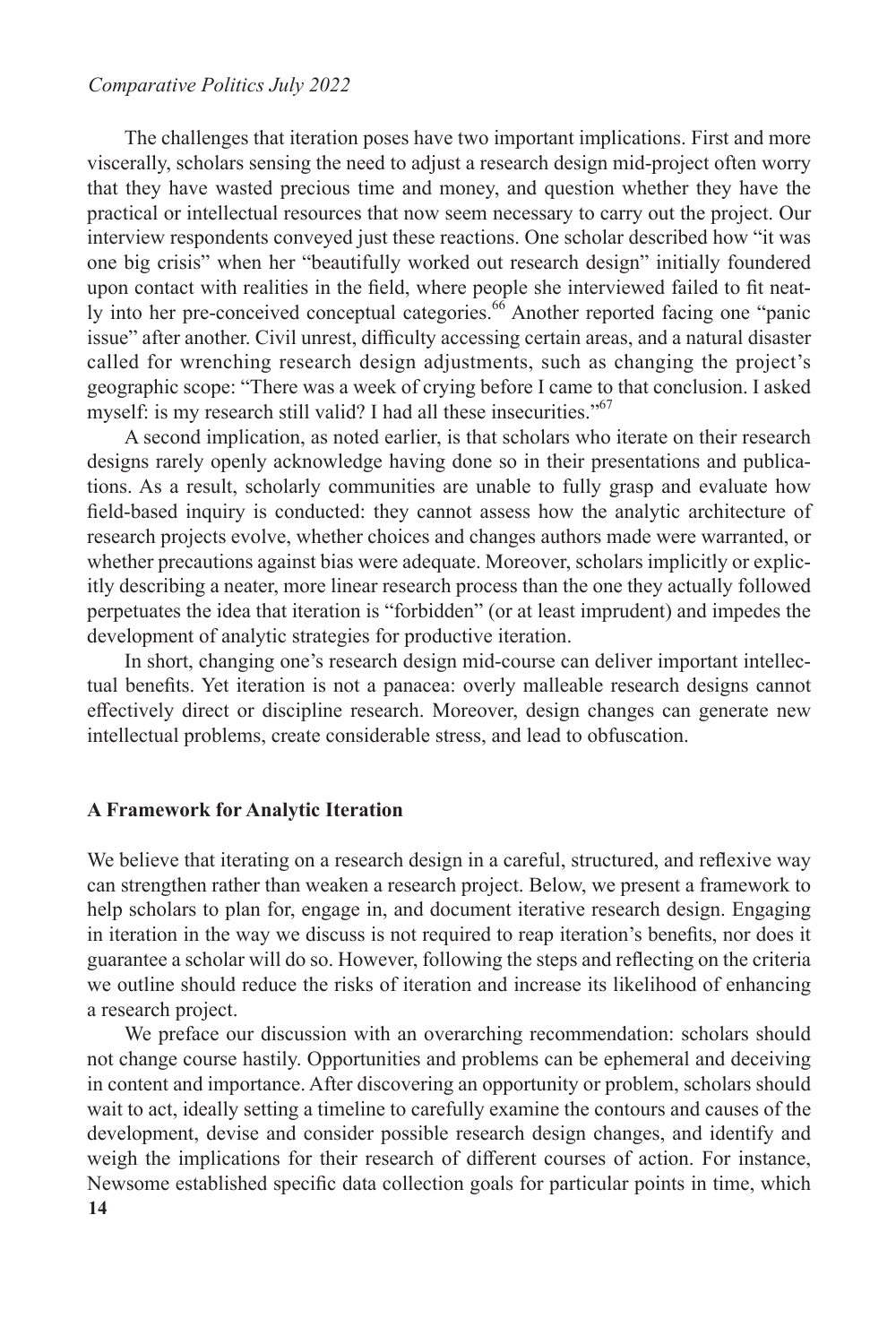she shared with colleagues in the field site and advisors from home, before deciding on potential research design changes.<sup>68</sup>

**Planning and Preparing for Iteration** Adopting a flexible yet disciplined approach to research design and to field research design—articulating contingency in specific terms—facilitates productive iteration in field-based research.<sup>69</sup> While research designs should be detailed, some design decisions are best made with, or require, information that scholars can only acquire on the ground. Choices such as which regions to study, what sampling method to use, or how to operationalize key variables may usefully remain open until information from the field is available.

To address this challenge, scholars can identify in their research designs critical choice points, sketch out a logic for making the relevant decisions, list options for consideration and specific criteria for choosing among them, and discuss a plan for obtaining the required information. It may be useful to develop one or more alternative strategies (addressing different types of contingencies) for key aspects of a project. For example, while designing her study of decision-making by supreme courts, Kapiszewski realized that identifying which court cases to study required compiling and analyzing specialized information that could only be gathered in the field. Her research design, then, detailed a process for selecting cases once the requisite information had been gathered. Seeking pre-approval from advisors and funders, and the concurrence of collaborators, to continue refining design as research proceeds may also be advisable.

The more a scholar learns about and engages with their research topic and context in advance of conducting fieldwork, the better prepared they will be to design field research in this flexible way with key contingencies, and to productively execute and iterate on that design while in the field and thereafter. Creating a detailed yet flexible "Data Collection Plan" can also assist with these imperatives.<sup>70</sup>

**Iterating on Research Design in Response to Opportunities and Problems** Productively iterating on a research design involves three analytic steps: 1) identifying a specific opportunity or problem; 2) pinpointing the cause(s) of the opportunity or problem; and 3) deciding whether and how to change one's research design in response. Table 1 illustrates these steps for several opportunities and problems that field researchers typically encounter. Possible responses and changes do not align one-to-one with particular causes; researchers should evaluate all possibilities.

Recognizing the potential for productive iteration is an analytic process that scholars may undertake at different points in a project. Sometimes scholars anticipate the need for iteration when designing their studies, as discussed above. Alternatively, scholars identify the potential for productive iteration as they work in the field. Some glimpse unanticipated opportunities (e.g., a new way to frame the question, a new hypothesis, or a new strategy to measure a key concept). For example, one of our interview respondents discovered she could learn much more from government officials by accompanying them in their work through a form of participant observation than by interviewing them, as she had begun to do.<sup>71</sup> Another launched a project to assess which of two policy paradigms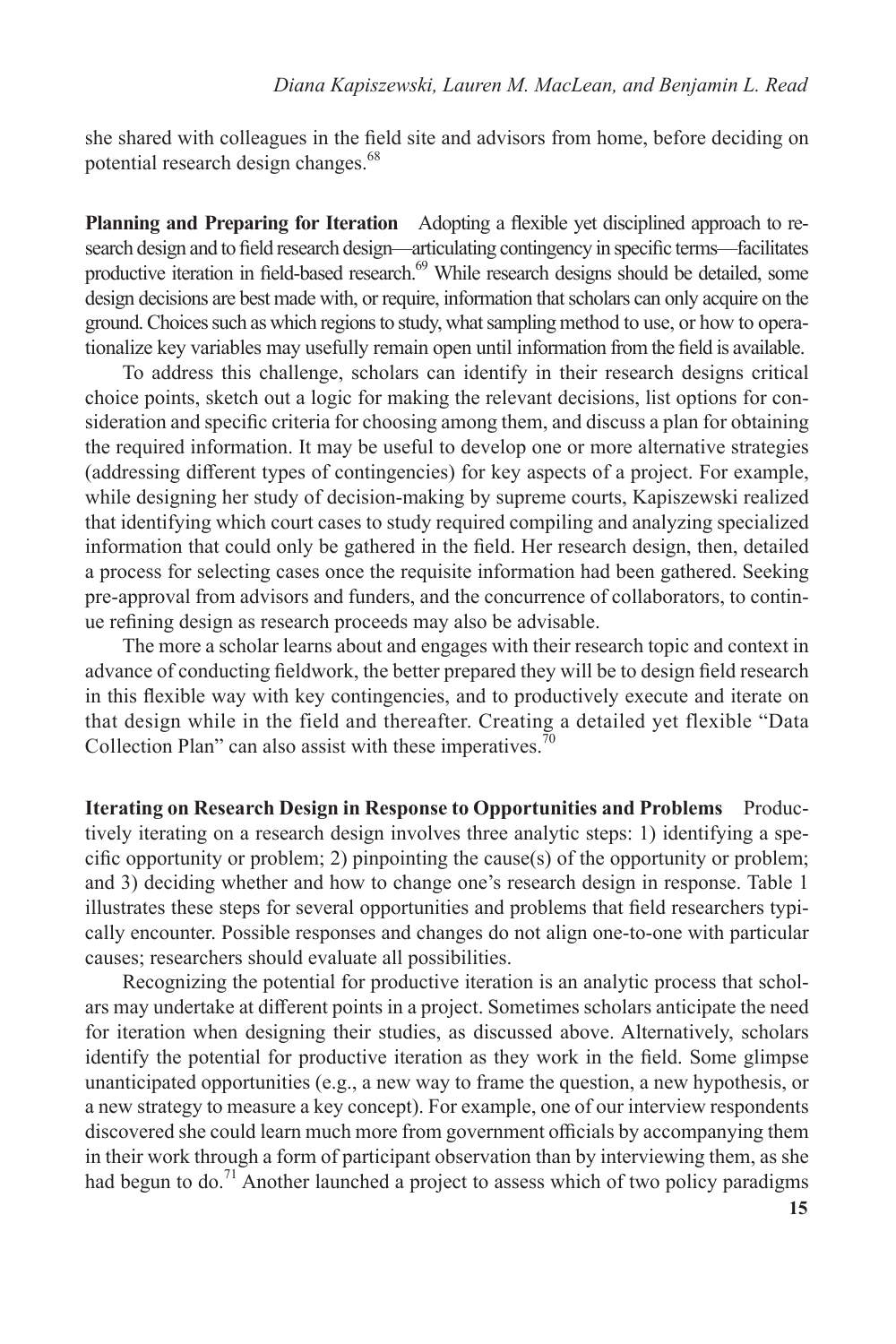|                                                                                           | Table 1 Identifying, Diagnosing, and Addressing Research Design Opportunities and Problems                                                                                                                                                                                  |                                                                                                                                                                                                                                                            |
|-------------------------------------------------------------------------------------------|-----------------------------------------------------------------------------------------------------------------------------------------------------------------------------------------------------------------------------------------------------------------------------|------------------------------------------------------------------------------------------------------------------------------------------------------------------------------------------------------------------------------------------------------------|
| Opportunity / Problem                                                                     | <b>Possible Causes</b>                                                                                                                                                                                                                                                      | Possible Responses and Research Design<br>Changes                                                                                                                                                                                                          |
| Unanticipated data source has emerged                                                     | Alteration in research context (e.g., political<br>Data source was overlooked while planning<br>An action researcher took<br>change)                                                                                                                                        | Integrate if high-value relative to other sources<br>Ignore or save for separate or spin-off project<br>Assess value of new data source relative to<br>other sources; estimate time required to<br>and not too time-consuming to do so<br>capitalize on it |
| Unable to obtain necessary data<br>information                                            | Participants / interviewees / archives / statistics<br>Participants / interviewees not forthcoming<br>inaccessible                                                                                                                                                          | Become more immersed in research context<br>Explore alternative approaches to gathering<br>Switch unit of observation and/or analysis<br>data and/or alternative types of data                                                                             |
| New case has been identified, or a case is<br>not working out                             | Learning in the field has surfaced a previously<br>Case no longer seems interesting or no longer<br>Data for case are unavailable / inaccessible<br>Case is impractical given time and resource<br>fits selection criteria<br>unrecognized case<br>limits                   | Switch unit of analysis (e.g., cities in one<br>country rather than multiple countries)<br>Drop case and consider whether to add a<br>Rethink logic of case selection<br>Explore within-case variation<br>different case in its stead                      |
| alternate concepts / measures have<br>Concepts or measures seem inapt;<br>been identified | was drawn from work on a dissimilar context<br>Approach to conceptualization or measurement<br>Respondents or other sources have offered data<br>the researcher did not expect to access<br>"localization" (adjustment to context)<br>Original concepts or measures require | Use alternative / related concepts or measures<br>after confirming their appropriateness and<br>Examine in greater depth how concepts<br>Return to theoretical literature to find<br>manifest in local context<br>alternatives<br>validity                 |
|                                                                                           |                                                                                                                                                                                                                                                                             | (Continued)                                                                                                                                                                                                                                                |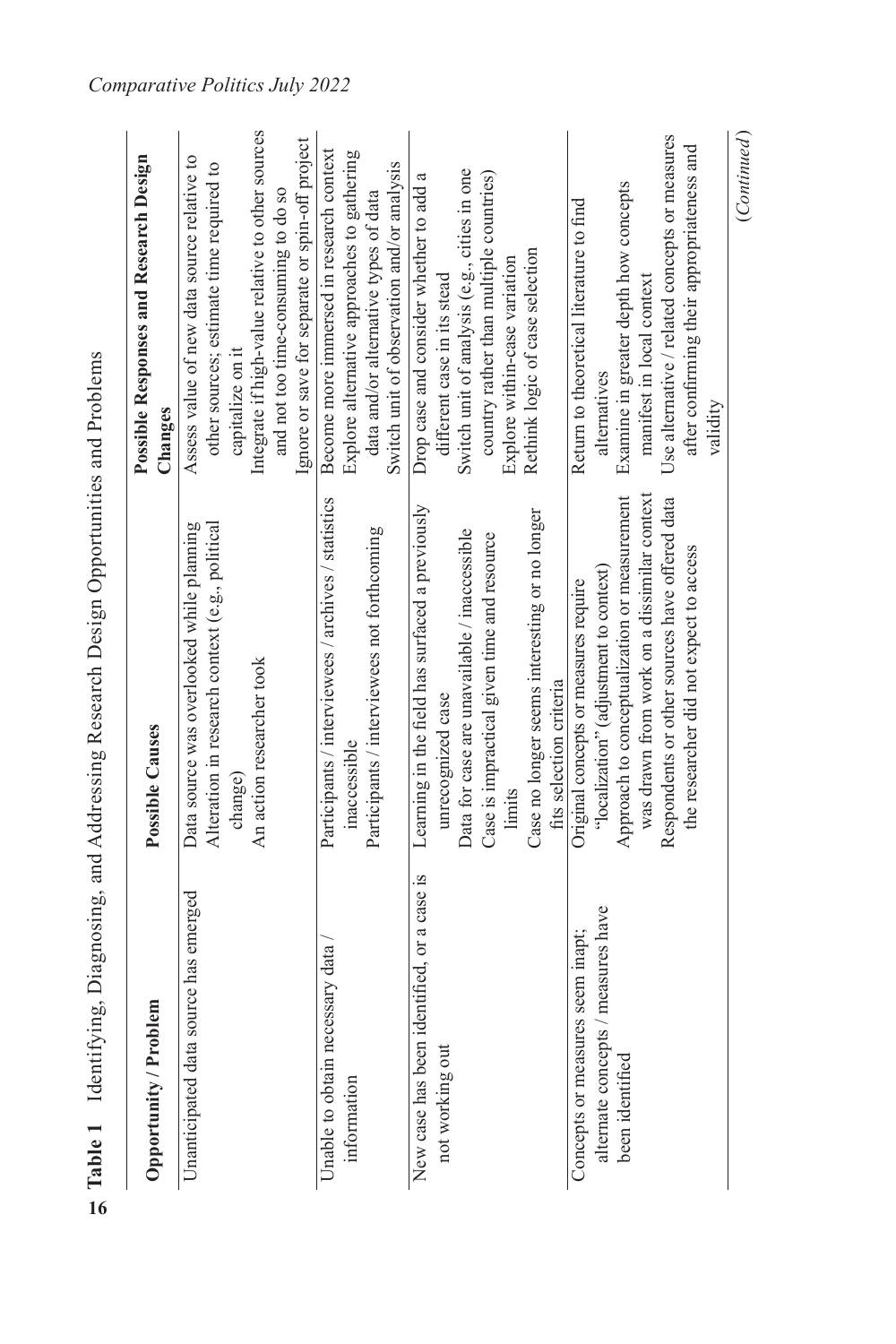| Table 1 (continued)                                                                                    |                                                                                                                                                                                                                                   |                                                                                                                                                                                                                                                                                                                                                                                                   |
|--------------------------------------------------------------------------------------------------------|-----------------------------------------------------------------------------------------------------------------------------------------------------------------------------------------------------------------------------------|---------------------------------------------------------------------------------------------------------------------------------------------------------------------------------------------------------------------------------------------------------------------------------------------------------------------------------------------------------------------------------------------------|
| Opportunity / Problem                                                                                  | Possible Causes                                                                                                                                                                                                                   | Possible Responses and Research Design<br>Changes                                                                                                                                                                                                                                                                                                                                                 |
| outcome / variation; new theoretical<br>Hypotheses do not seem to explain<br>propositions have emerged | Theories in which project is framed are poorly<br>Researcher is not getting full story<br>Initial hypotheses were wrong<br>suited to subject                                                                                      | Employ strategies to deepen and broaden<br>Seek to reframe topic within different<br>Develop alternative hypotheses<br>information gathering<br>theoretical approach                                                                                                                                                                                                                              |
| Dependent variable (DV) or outcome of<br>interest seems inapt; related outcome<br>seems more exciting  | DV / outcome is not the most interesting object<br>DV / outcome does not have the scores that<br>Insufficient variation on DV/outcome<br>scholar anticipated<br>of inquiry                                                        | Rethink and possibly revise conceptualization<br>Shift DV / outcome to related phenomenon<br>and measurement of DV / outcome<br>Rethink case selection                                                                                                                                                                                                                                            |
| Research question seems inappropriate;<br>new question seems to hold more<br>analytic potential        | Research question is out-of-step with empirical<br>Research question is inadequately specified<br>Research question is not well formulated<br>Emerging answer to research question is<br>theoretically uninteresting<br>realities | slight modification will address challenges<br>issue, and after consulting broadly, discard<br>research question and identify a new one<br>Revisit original impetus behind project and<br>Reconsider DV / outcome and whether a<br>Recast, sharpen, or reformulate research<br>If no other possible change addresses<br>justification for research question<br>with research question<br>question |
|                                                                                                        | Note: We thank Julia Lynch for this table's original inspiration. Julia Lynch, "Tracking Progress while in the Field," Qualitative Methods, 2 (Spring 2004), 13.                                                                  |                                                                                                                                                                                                                                                                                                                                                                                                   |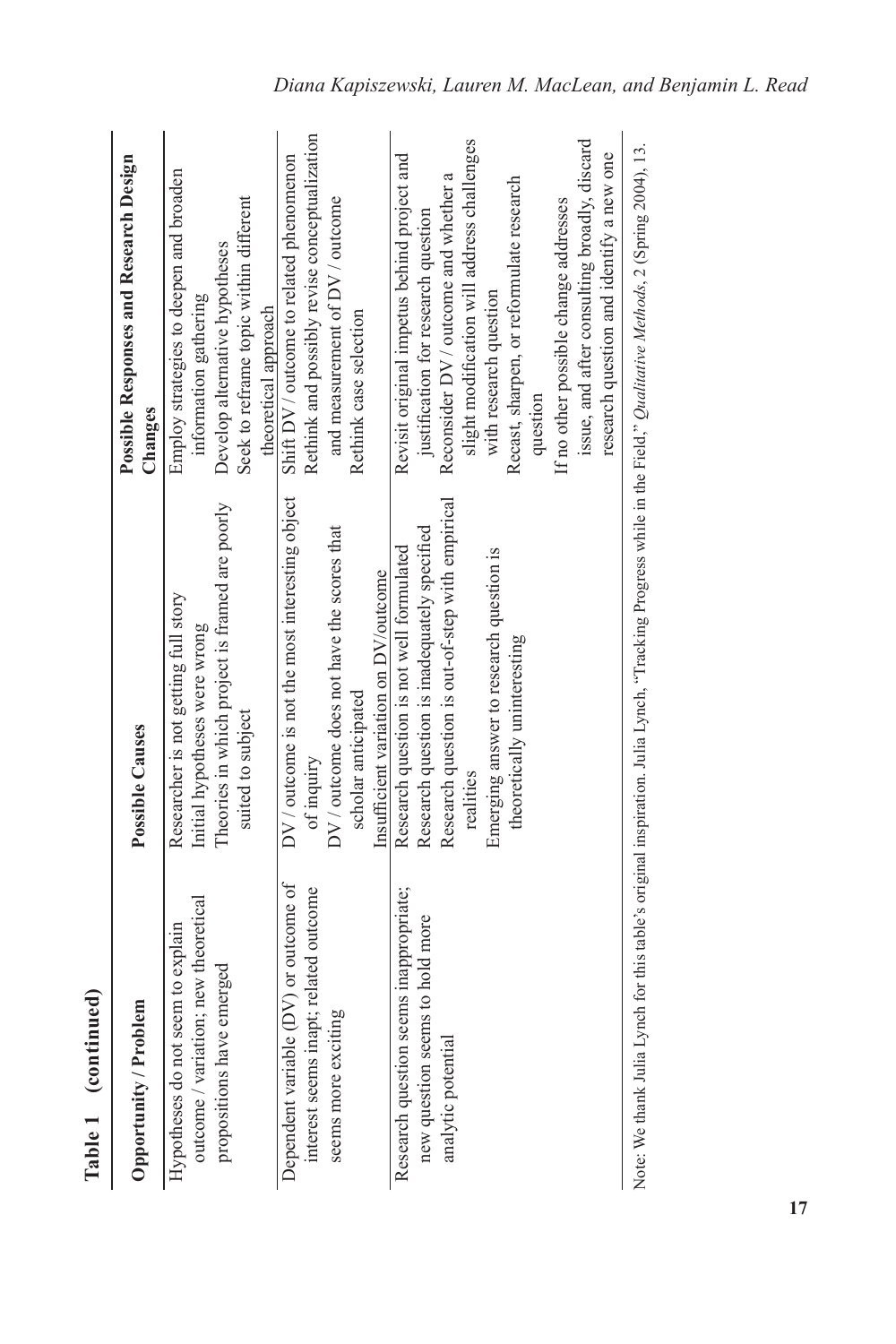governed interviewees' thinking and was surprised to hear them invoke an unfamiliar third perspective.<sup>72</sup> Other scholars identify a problem or realize they are stuck. Like LaPorte, they may experience a "crisis of research design."<sup>73</sup>

How can scholars best position themselves to identify opportunities and problems, and to diagnose their causes? One key strategy is engaging with the research environment, constantly seeking to learn more about, and critically reflecting on, a study's political, social, and cultural context. For instance, analyzing data in preliminary ways while collecting them—summarizing documents gathered and interview notes, or developing initial descriptions of important variables—helps scholars to detect unanticipated complications or new ways of thinking about the research question. Triangulating among multiple data sources also helps researchers to identify potential conflicts and gaps and diagnose their causes. Of course, scholars need to balance analyzing data collected against collecting new data; their primary focus while in the field should be on things they can only do in the field.

Once scholars have clarified a specific opportunity or problem, and its causes, they should evaluate the significance of the development and the advisability of responding to it. How might seizing the opportunity benefit, and how might ignoring the problem impair, the fundamentals of the project? Is a change necessary for solid descriptive or causal inference, or would a design alteration make the project different yet not better? Considering counterfactuals can be useful: will the project remain on solid empirical and inferential footing without grasping the opportunity or addressing the problem?

Re*-*designing an aspect of a project entails analytic steps similar to those taken when originally formulating a research design. Scholars should first develop a concrete set of potential modifications that could allow them to capitalize on the opportunity or address the problem in the context of the research project. Consulting other scholars who may have encountered similar problems or opportunities can be beneficial. Next, scholars should devise a strategy for adjudicating among these possible research design modifications, considering the potential risks, benefits, and trade-offs, and the broader implications for the project, of each. We offer four broad criteria against which scholars can evaluate changes, considering them holistically.

First, how will each possible change affect the project's real-world relevance? Ultimately, political science is valuable to the degree it produces meaningful and novel results and findings that increase our knowledge about important real-world questions and problems—that have implications for people, or could be used to make a difference, in the places we study. Second, what are the intellectual implications of each possible research design change? Will the change increase concept validity,  $\frac{1}{4}$  or strengthen measurement? Will it augment the likelihood of achieving internal validity (i.e., of the scholar accurately interpreting the dynamics of interest and drawing valid descriptive and causal inferences) or of fully exposing descriptive and explanatory propositions and hypotheses to falsification? Will it help the researcher make a novel theoretical contribution? Or might it have the opposite effect?

**18** Third, what are the ethical implications of each potential change? Fieldworkers often come to better understand ethical imperatives and boundaries after spending time on the ground. Will the design change take a project outside those boundaries or ensure that it stays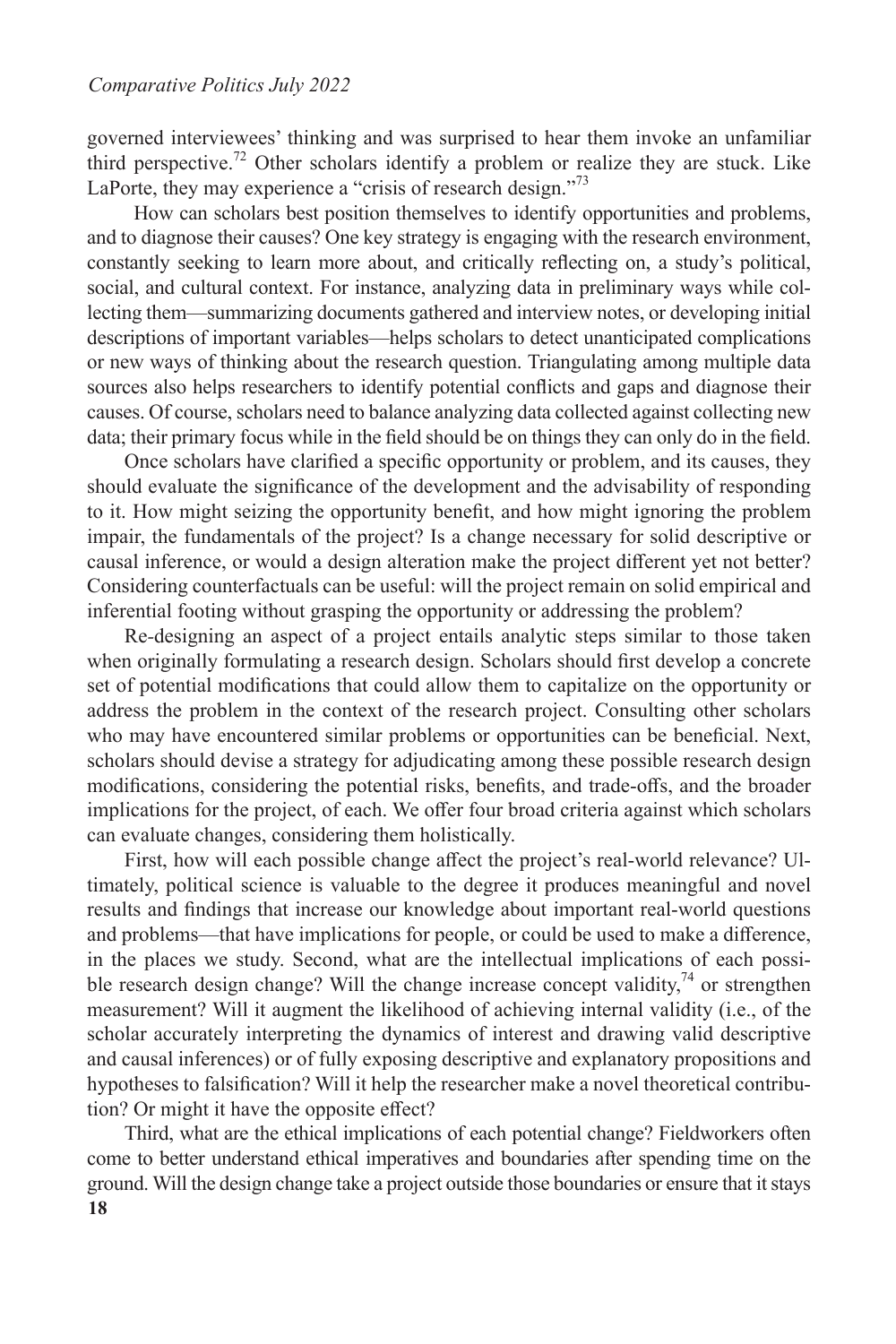within them? Will the change help the scholar to engage in active ethics, such as integrating the voices of the disempowered into a project?<sup>75</sup> Might the changes require resubmitting aspects of the project to one or more ethics boards? Finally and fundamentally, which (if any) of the possible changes are feasible—able to be introduced with the time, money, and expertise that the researcher has? For instance, will instituting any of the changes require new data, and, if so, what resources are required to collect them? If a change necessitates modifying a project's theoretical or geographic scope, is doing so realistic?

**Documenting Research Design Changes** Documenting change is the crucial last step in analytically iterating on one's research design. One of our major contentions is that the dynamic process of identifying, considering, and evaluating possible research design changes should not remain a "quiet crisis," hidden from public view. As Yom also advocates, $^{76}$  scholars should carefully document the evaluative process just outlined, discussing why some research design changes were considered and discarded during project execution, and describing and justifying those that were introduced. Driscoll also highlights the importance of documenting change, observing: "We sometimes pivot, change questions, and explain why we did what we did—what *specifically* we learned in the field that changed our original point of view."<sup>77</sup> This suggestion is in line with those offered in essays written by working groups associated with the Qualitative Transparency Deliberations, which note the desirability of documenting design changes that so commonly occur in political science research.<sup>78</sup>

Taking this "lab book" or "field journal" approach to documenting iteration is important for several reasons. Doing so helps scholars to be more conscious and self-critical about the changes they consider and implement. Also, once a scholar introduces a change to their project, the part of the project that was placed aside or amended continues to be part of the project. For instance, retaining dropped hypotheses in the project's "analytic space" encourages scholars to continue to look for evidence that supports or refutes them. Doing so can increase a scholar's confidence that the change benefited the project or, indeed, lead them to question its introduction. Documenting iteration also facilitates repeating research processes in additional contexts. Finally, as we discuss in greater depth in the conclusion, careful documentation helps scholars to be open about iteration in the presentations and publications that stem from their research. Scholars clearly describing and explaining how and why they updated their research designs allows them to demonstrate how iteration strengthened their project, increasing the credibility of both the research and iteration; it also empowers other researchers to understand how the work was carried out, and to learn from and assess the robustness and integrity of their research processes.

## **Conclusion**

Field research makes contributions of enduring value to the discipline of political science. Much of this value, we submit, derives from its iterative nature. As the results of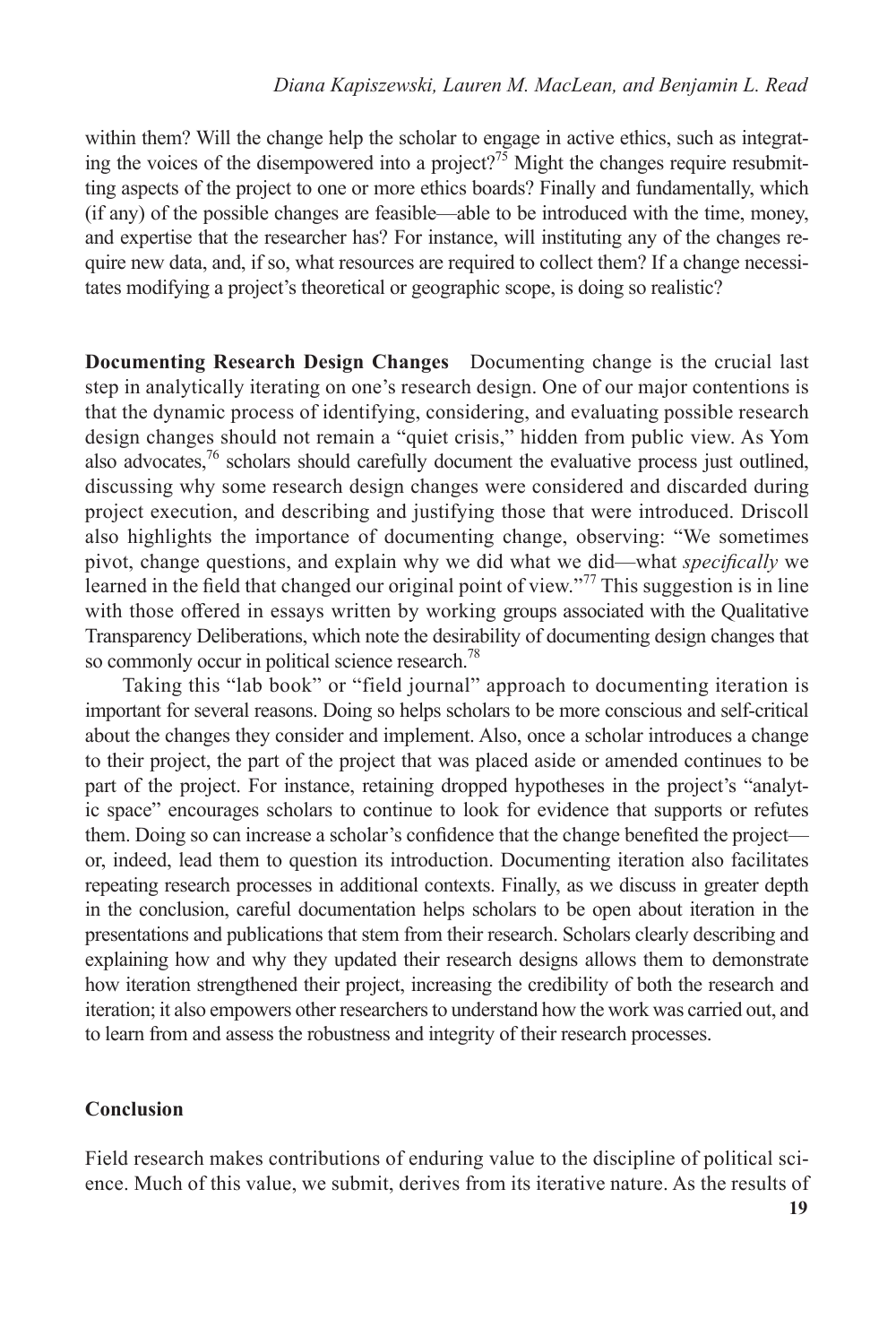#### *Comparative Politics July 2022*

our survey and interviews of political scientists from varied demographic backgrounds, ranks, subfields, areas of specialization, epistemological commitments, and methodological preferences demonstrate, political scientists frequently modify their research designs in the course of conducting field-based inquiry. Scholars who conduct fieldwork must cope with the complexity and mutability of real-world political settings, and frequently work on problems for which the theoretical or empirical terrain is uncharted. As field researchers collect and interpret data and map it back to theory, they derive novel insights that change the way they think about their questions and arguments. Those new ideas lead them to dynamically renegotiate, reformulate, or refine core dimensions of their project design in order to maximize its analytic potential. This process—and the repeated learning and discovery that propel and result from it—are among fieldwork's core strengths and are essential to its contributions to knowledge about politics.

Yet engaging in iteration is challenging. Balancing the multiple factors that influence amending a research design is complicated, and iteration can entail a range of analytic risks. Moreover, making mid-course changes to research design seems to interrupt the linear, sequential research process portrayed or implied in much of the methodological literature. As a result, scholars often question the wisdom of altering their research designs and worry that acknowledging doing so could call the rigor of their work into question. Consequently, scholars who modify their designs rarely mention that iteration in their presentations and publications. Their failure to do so has a range of negative intellectual implications and implicitly reinforces the impression that iteration is *verboten*.

We argue that scholars can often avoid, minimize, or mitigate the risks that iterating on a research design can pose—and maximize its benefits—by engaging in iteration in an analytic, structured way. We offered a framework to help scholars to do so and emphasized the importance of scholars being open about research design changes (describing the modifications they considered and introduced, and justifying their choices). To conclude, we consider some implications for the assessment of research and for graduate training that a greater appreciation of iteration among political scientists might have, and then consider what scholars being more open about iteration might imply for fieldwork's profile and place in the discipline.

**Establishing Shared Expectations for Designing and Assessing Research** Greater recognition of the value of iteration should lead to a multi-faceted reconsideration of how we assess research. Knowing that a research project will evolve in the field does not negate the need to develop a clear and detailed research design. It does, however, condition how scholars lay analytic groundwork. As noted earlier, anticipating iteration recommends building contingency and "pivot points" into research designs. It also suggests the utility of spending less time up-front making and justifying specific design choices, and more time articulating broad logics to guide later design decisions and outlining possible options to choose among when the information required to do so is obtained.

**20** The idea that research design is an ongoing process, and that research procedures evolve away from initial plans and intentions, poses a fundamental obstacle for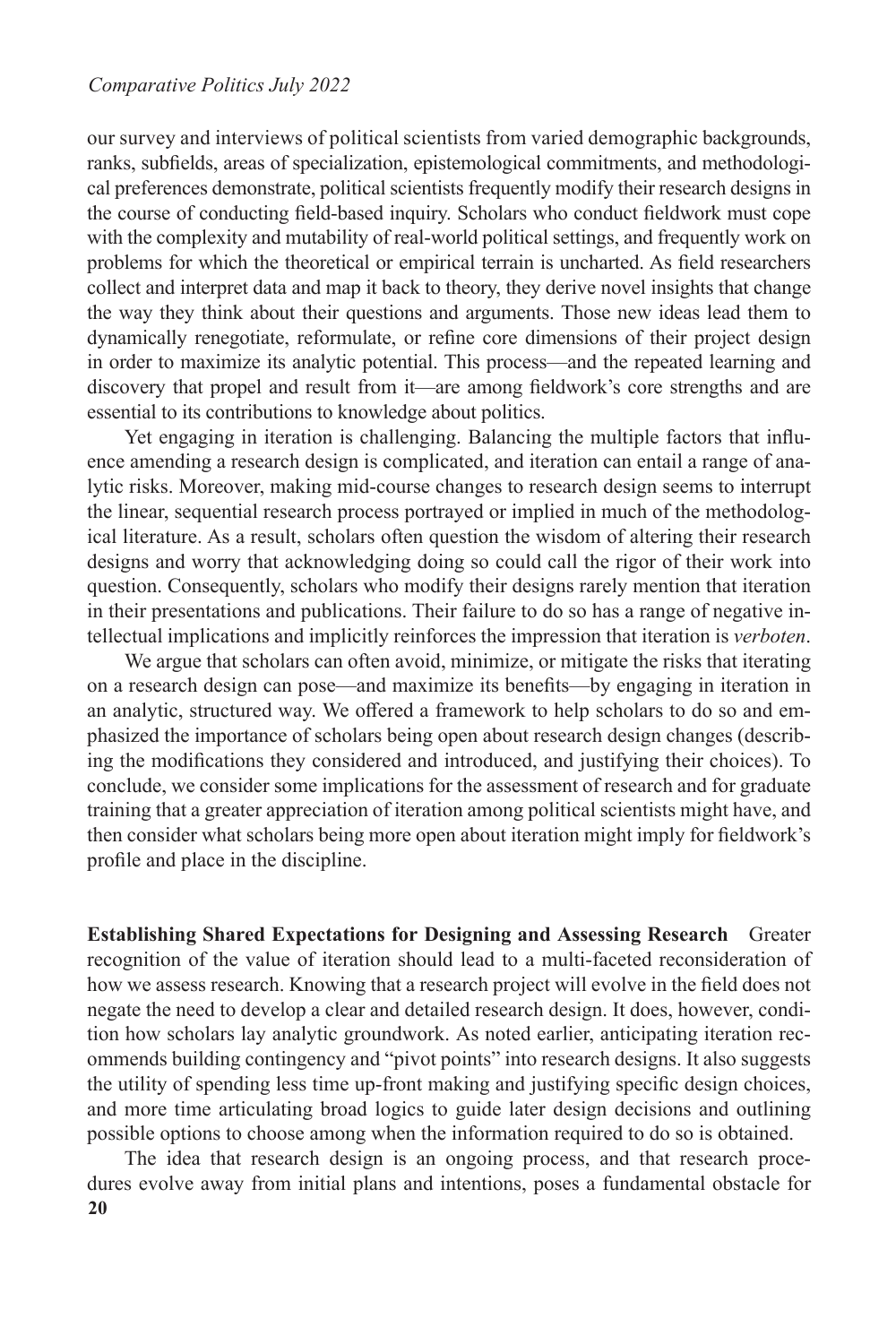preregistering research designs. Our evidence and analysis underscore this challenge. But what about political scientists who both understand research projects to be their own idiosyncratic journey of exploration defying pre-specification, and seek to rigorously, impartially, and credibly test theories about the empirical world?<sup>79</sup> We believe that carefully documenting research design changes, and continuing to explore alternative and discarded hypotheses even after new hypotheses have been adopted, can help scholars show that they are presenting a full and faithful record of findings, not merely selecting results that will maximize their work's potential for publication. Another concrete approach, versions of which many researchers already follow, is to specify procedures for data collection and analysis once they are tested and the kinks are worked out; one might call this "just-in-time registration." We believe that the emerging guidelines for and discussions about preregistering qualitative research<sup>80</sup> can and should be reconciled with the value of iteration. Lines of dialogue on this point—and the implications for the assessment of field-based research—should be opened and sustained.

Given the value we see in iteration, we believe scholars should be discouraged from prematurely considering their research to be fully defined, and advisors and granting agencies should see flexibility and foresight in proposals as a sign of strength that increases the likelihood a project will be successful. Also, funding models should be flexible, supporting multiple shorter trips as well as one extended field stay.

Further, departments, universities, and professional associations should reconceptualize the model traditionally employed to assess scholarly progress so that it takes into account the particular ways in which fieldwork creates knowledge. Most political science departments assess productivity largely by the quantity and quality of articles and books published within fixed periods of time: they take a snapshot of productivity at a particular moment. Field research is rewarded insofar as it results in dissertations and publications in what the discipline considers a reasonable timeframe. This traditional assessment model is insufficiently sensitive to the intellectual processes through which field research produces knowledge.

Capitalizing on fieldwork's intellectual opportunities, and generating important findings in the field, often entails analytic iteration. Analytic iteration requires time, typically lengthening the time it takes to publish. Scholars who conduct field research—like all scholars—should feel confident being open about their research processes, and the time-to-publication those processes require should not negatively impact the assessment of their scholarly record: they should receive credit proportionate to the value and contributions of their work. Of course, fairly evaluating scholarship based on fieldwork vis-à-vis other research does not address the broader and crucial structural inequities between tenure-track and non-tenure track faculty, those at private versus public institutions, or those affiliated in the Global North versus the Global South—that create immense gaps in opportunities to conduct field research.

**Developing Graduate Training to Prepare Scholars for Iteration** Training in political science graduate programs, as well as research methods texts, should be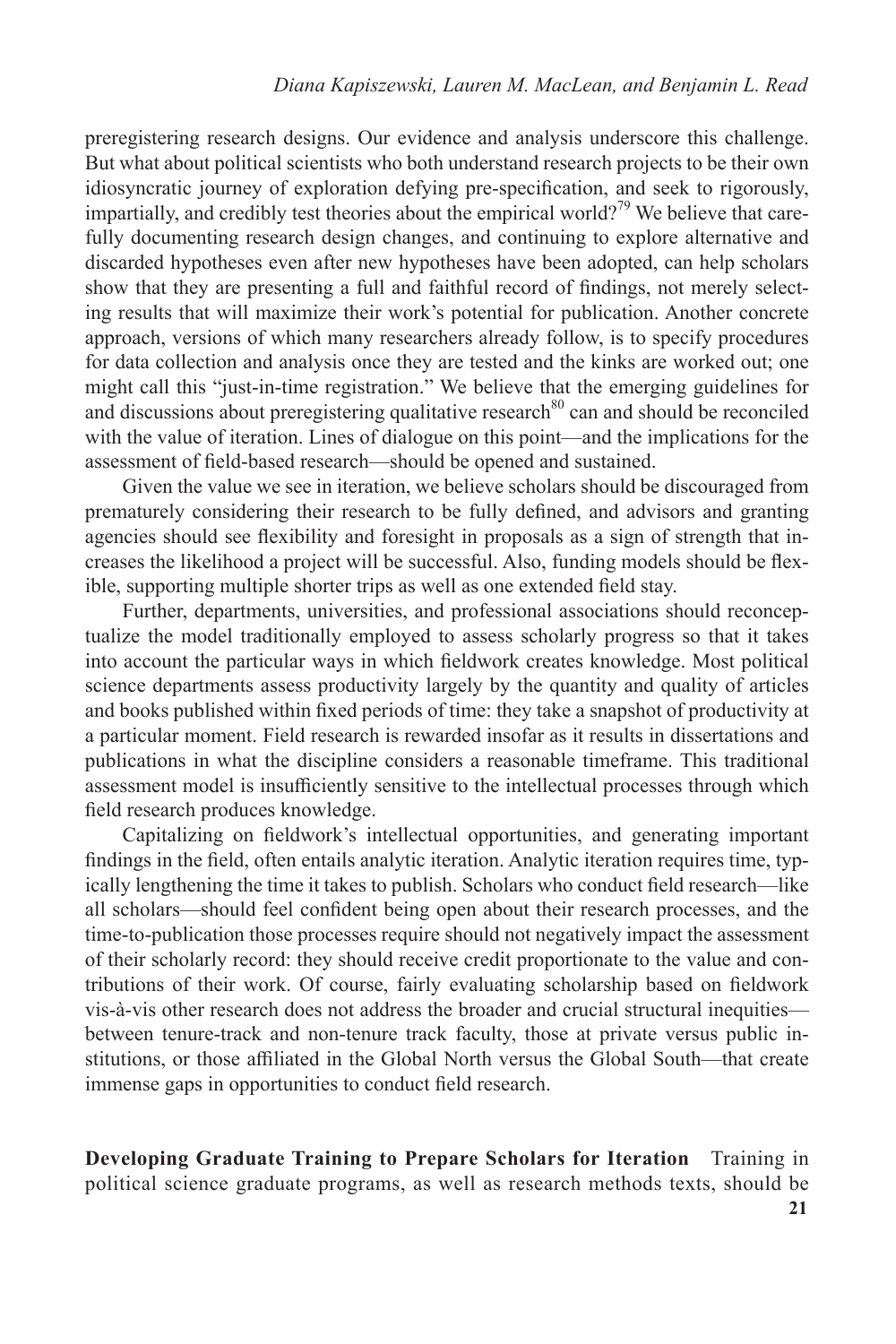#### *Comparative Politics July 2022*

revised to reflect the role that iteration plays in multiple types of inquiry. Iteration is not the exclusive domain of interpretive scholars; rather, positivist researchers conducting both observational and experimental work also frequently engage in iteration to some degree. Consequently, all graduate methods courses that include research design should help students to see the dynamism that research design often entails, and appreciate that iterative design may be necessary to place research projects on the firmest analytic footing. Methods texts should forthrightly acknowledge and discuss the analytic and operational flexibility and creativity that designing and conducting inquiry in the absence of well-developed theory and deep empirical knowledge require. Graduate methods coursework should also introduce students to multiple data-collection techniques. Gaining this knowledge will help students to anticipate and plan for mid-stream revisions to their research designs, and empower them to thoughtfully and nimbly shift course when research opportunities and challenges inevitably arise. For some graduate students, effectively planning for and engaging in iterative research design also requires learning about unfamiliar contexts and cultures through taking language and area studies classes.

**Surfacing Iteration in Presentations and Publications** We have advocated a "lab book" or "field journal" approach to documenting field research practices, involving scholars recording and justifying their design choices and changes throughout the research process. We believe these insights should be mentioned in scholars' research presentations and appear in the text of, or supplemental material accompanying, their published work. Of course, such openness must be pursued ethically, with careful attention to the protection of human participants. Also, graduate students and untenured faculty should carefully consider what and how much to disclose until disciplinary norms become more accepting of iteration, and the discipline's different epistemological communities develop norms for openness. Yet, when it is possible, greater openness about iteration can produce important benefits for field research and the scholars who conduct it.

Fieldworkers openly acknowledging and discussing how they iterated on their research design will lead to the slow chipping away at iteration's image as taboo. Acknowledging iteration will enable honest conversations about fieldwork practices, empowering political scientists to share their knowledge about doing field research and to learn from each other's successes and mistakes. It will also propel the development of strategies to capitalize on the benefits, and avoid or address the potential pitfalls, associated with the iterative nature of field-based inquiry. Scholars demonstrating the analytic work that directs their field research will help to correct the misleading notion that field researchers depart for the field with fully formed research designs that they execute without deviation, and simultaneously debunk the myth that fieldwork is simply "rudderless rummaging." Surfacing and celebrating iteration will thus enable more effective and equitable evaluation of scholarship based on field research. The ultimate outcome should be more rigorous fieldwork practices and more rewarding and productive political science research.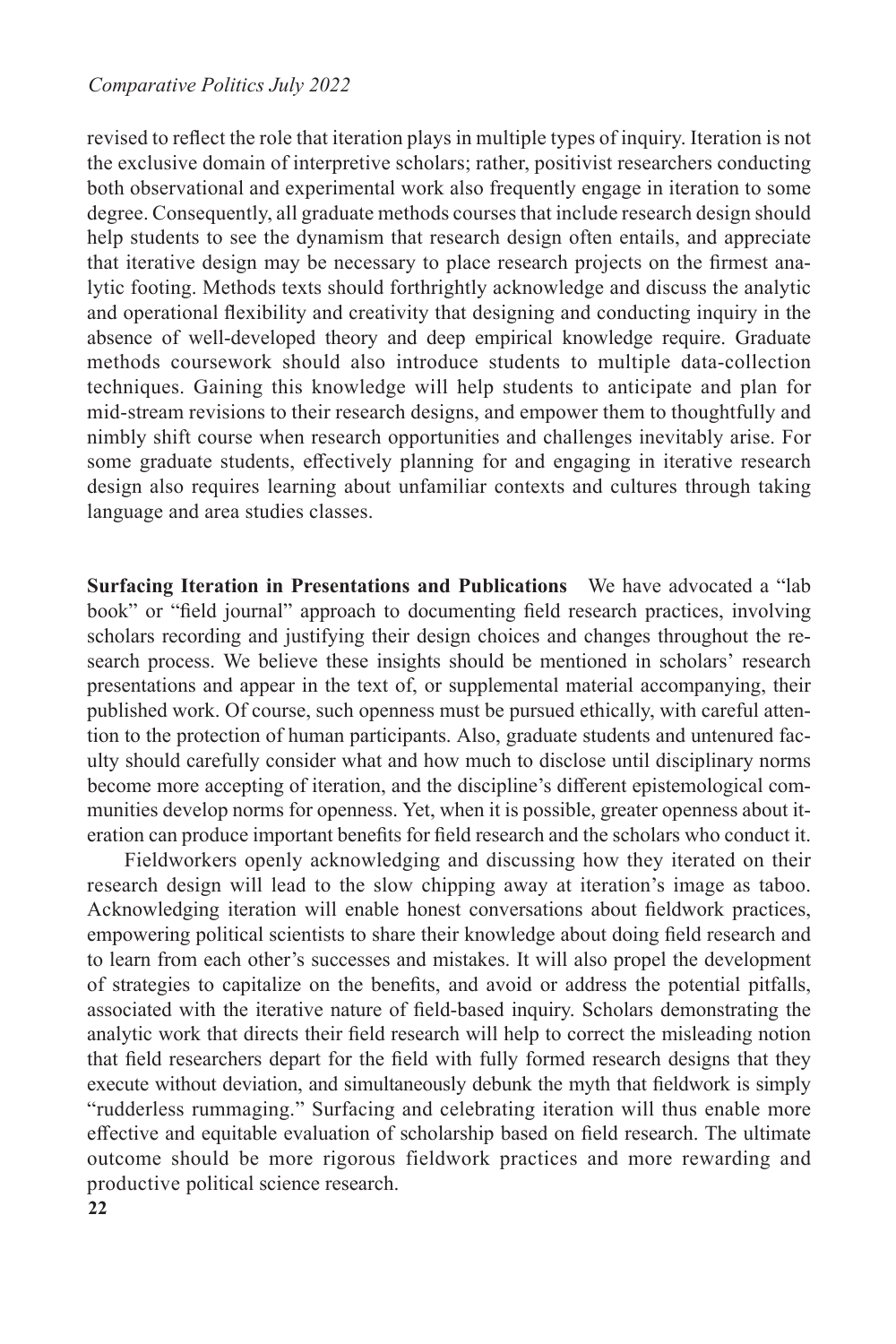# **NOTES**

The authors would like to thank those who participated in our "Field Research in Political Science" survey as well as those who agreed to be interviewed for this project. We also appreciate the insights from many cohorts of APSA Short Course and IQMR participants. The comments and suggestions of several anonymous reviewers also improved the article considerably. Ethan Michelson gave helpful feedback on the regression analysis. More broadly, we are grateful to all of our colleagues who do field research; they inspired both the writing of this article and its content. Responsibility for errors is solely our own.

1. Craig Larman and Victor R. Basili, "Iterative and Incremental Development: A Brief History," *IEEE Computer*, 36 (June 2003), 2–11.

2. David Lorge Parnas and Paul C. Clements, "A Rational Design Process: How and Why to Fake It," *IEEE Transactions on Software Engineering* SE-12 (February 1986), 251, cited in ibid, 7.

3. Larman and Basili, 5.

4. Ibid., 4.

5. Indeed, the frequency with which scholars undertake exploratory trips while framing research, and their usefulness, speak to the points we emphasize about how fieldwork informs research design.

6. Diana Kapiszewski, Lauren M. MacLean, and Benjamin L. Read, *Field Research in Political Science: Practices and Principles* (Cambridge: Cambridge University Press, 2015), 59–63.

7. See ibid., 8–22, 34–46, for further discussion of the literature on field research.

8. Peregrine Schwartz-Shea and Dvora Yanow, *Interpretive Research Design: Concepts and Processes* (New York and London: Routledge, 2012), 7.

9. Ibid., 8, 17–18; Dvora Yanow and Peregrine Schwartz-Shea, "Introduction," in Yanow and Schwartz-Shea, eds., *Interpretation and Method: Empirical Research Methods and the Interpretive Turn* (Armonk: M.E. Sharpe, 2006), xii–xiii.

10. Dvora Yanow, "Neither Rigorous nor Objective? Interrogating Criteria for Knowledge Claims in Interpretive Science," in Yanow and Schwartz-Shea, eds., 2006, 71.

11. Schwartz-Shea and Yanow, 2012, 27, also 32, 55–56.

12. John Boswell, Jack Corbett, and R. A. W. Rhodes, *The Art and Craft of Comparison* (Cambridge: Cambridge University Press, 2019), 57.

13. Gary King, Robert O. Keohane, and Sidney Verba, *Designing Social Inquiry: Scientific Inference in Qualitative Research* (Princeton: Princeton University Press, 1994), 12–28.

14. Ibid., 22–23.

15. Ibid., 22–46.

16. Sean Yom, "From Methodology to Practice: Inductive Iteration in Comparative Research," *Comparative Political Studies*, 48 (April 2015), 620–21.

17. KKV acknowledge some interaction between theory and data, noting that "learning from the data may be as important a goal as evaluating prior theories and hypotheses," 44.

18. David Collier, Jason Seawright, and Gerardo L. Munck, "The Quest for Standards: King, Keohane, and Verba's Designing Social Inquiry," in Henry E. Brady and David Collier, eds., *Rethinking Social Inquiry: Diverse Tools, Shared Standards*, 2nd ed. (Lanham: Rowman & Littlefield Publishers, 2010), 62.

19. Alexander L. George and Andrew Bennett, *Case Studies and Theory Development in the Social Sciences* (Cambridge: The MIT Press, 2004), 73.

20. Gerardo L. Munck, "Tools for Qualitative Research," in Henry E. Brady and David Collier, eds., *Rethinking Social Inquiry: Diverse Tools, Shared Standards* (Lanham: Rowman & Littlefield, 2004), 119.

21. James Mahoney, "After KKV: The New Methodology of Qualitative Research," *World Politics*, 62 (January 2010), 134.

22. Examples include Barbara Geddes, *Paradigms and Sand Castles: Theory Building and Research Design in Comparative Politics* (Ann Arbor: University of Michigan Press, 2003) and John Gerring, *Social Science Methodology: A Unified Framework* (Cambridge: Cambridge University Press, 2012).

23. E.g., E. Miguel et al., "Promoting Transparency in Social Science Research," *Science*, 343 (January 3, 2014), 30–31.

24. Alan M. Jacobs, "Pre-Registration and Results-Free Review in Observational and Qualitative Research," in Colin Elman, John Gerring, and James Mahoney, eds., *The Production of Knowledge: Enhancing Progress in Social Science* (Cambridge: Cambridge University Press, 2020), 221–64.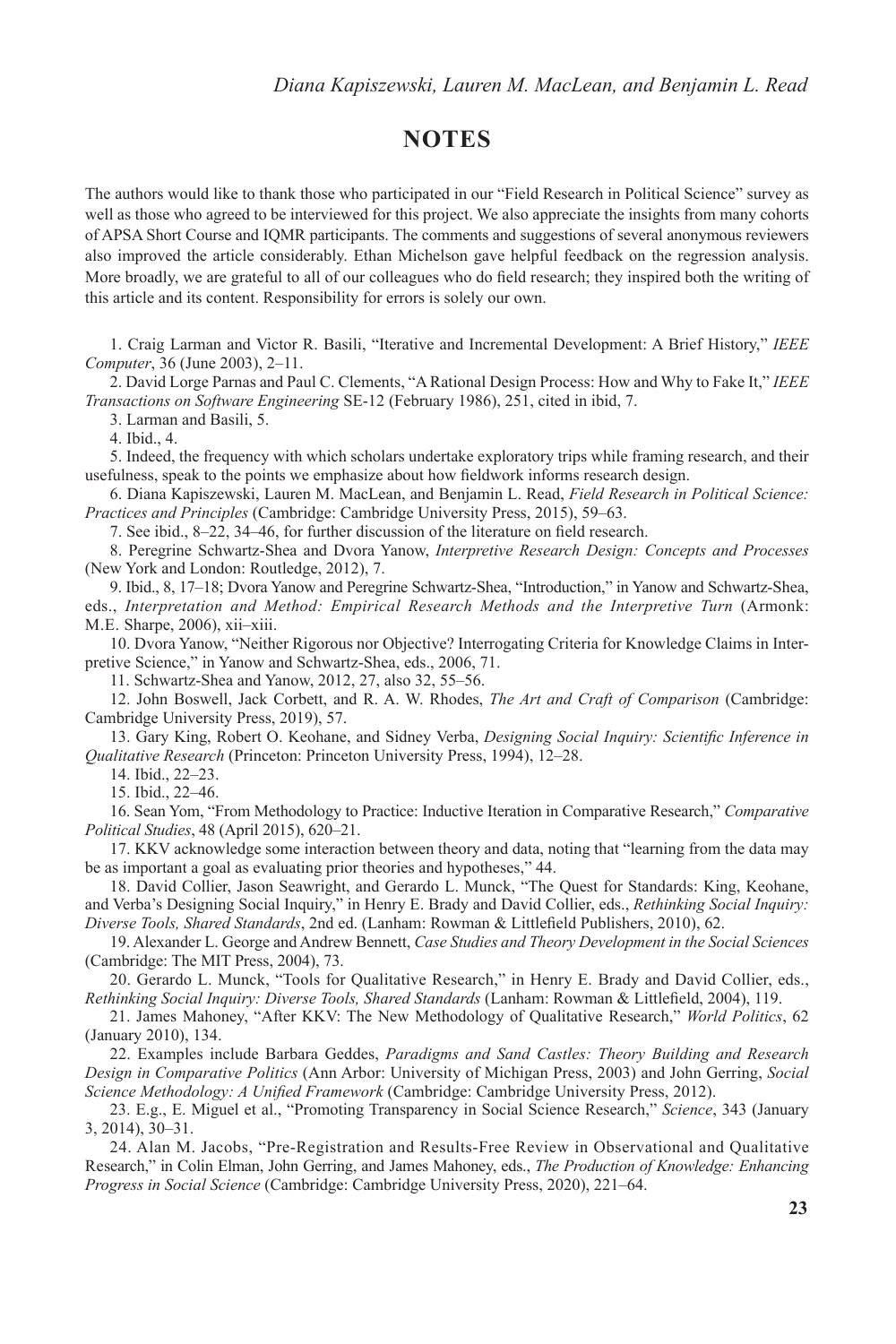25. Macartan Humphreys, Raul Sanchez de la Sierra, and Peter van der Windt, "Fishing, Commitment, and Communication: A Proposal for Comprehensive Nonbinding Research Registration," *Political Analysis*, 21 (January 2013), 11.

26. Andrew Gelman, "Preregistration of Studies and Mock Reports," *Political Analysis*, 21 (January 2013), 40–41, at 40; see also Richard G. Anderson, "Registration and Replication: A Comment," *Political Analysis*, 21 (January 2013), 38–39.

27. David Laitin, "Fisheries Management," *Political Analysis*, 21 (January 2013), 45.

28. Fairfield and Charman borrow this phrase from astrophysicist Stephen Gull by way of statistician and scientist D. S. Sivia. Tasha Fairfield and Andrew Charman, "A Dialogue with the Data: The Bayesian Foundations of Iterative Research in Qualitative Social Science," *Perspectives on Politics*, 17 (March 2019), 156 and note 22.

29. Yom, 618; see also Jody LaPorte, "Confronting a Crisis of Research Design," *PS: Political Science and Politics*, 47 (April 2014), 414.

30. Yom, 623–38.

31. Fairfield and Charman, 154.

32. Ibid., 155.

33. Andrew Bennett, "Appendix: Disciplining Our Conjectures: Systematizing Process Tracing with Bayesian Analysis," in Andrew Bennett and Jeffrey T. Checkel, eds., *Process Tracing: From Metaphor to Analytic Tool* (Cambridge: Cambridge University Press, 2014), 297.

34. Jacobs, 2020, 230, 235–36 documents this for qualitative inquiry.

35. Kapiszewski, MacLean, and Read, 46–79, 412–14.

36. Among all field research projects reported, 87.1 percent included qualitative analysis, 53.5 percent interpretive analysis, and 49.3 percent quantitative analysis. Survey respondents with experience in at least one field research project gave their subfield affiliations (multiple in some cases) as: comparative politics 49.7 percent, American politics 36.6 percent, international relations 31.3 percent, public policy 20.5 percent, political philosophy 15.2 percent, methodology 13.9 percent, public administration 11.1 percent, and public law 8.8 percent.

37. Women constituted 37 percent of survey respondents but only 30 percent of the sampling frame. Proportions of respondents identifying with six of the eight major subfields are within three percentage points of the proportions in the sampling frame; comparativists are over-represented by six percentage points and theorists are under-represented by four percentage points.

38. American Association for Public Opinion Research, "Standard Definitions: Final Dispositions of Case Codes and Outcome Rates for Surveys" (2011). Further details about the survey available at Kapiszewski, MacLean, and Read, 412–14.

39. Peter Krause and Ora Szekely, eds., *Stories from the Field: A Guide to Navigating Fieldwork in Political Science* (New York: Columbia University Press, 2020), 81–123.

40. Daniel N. Posner, "Be Prepared (to Go Off Script)," in ibid., 91.

41. Kristin Michelitch, "Radio Gaga: Evolving Field Experiments in Mali," in ibid., 93–101.

42. Joe Soss, "On Casing a Study Versus Studying a Case," in Erica S. Simmons and Nicholas Rush Smith, eds., *Rethinking Comparison: Innovative Methods for Qualitative Political Inquiry* (Cambridge: Cambridge University Press, 2021), 84–106, at 84.

43. There are, of course, exceptions. For example, Dunning recounts how he and his collaborators, seeking to develop a map of cousinage relations in Mali, "iterated between focused interviews, new versions of the cousinage matrix, and our experimental data to improve the random assignment mechanism" in an experiment. Thad Dunning, "Natural and Field Experiments: The Role of Qualitative Methods," *Qualitative and Multi-Method Research*, 6 (Fall 2008), 17–23. Parkinson examines how her initial design for a project on Palestinian refugee camps in Lebanon "fell apart and, indeed, *needed* to fall apart." Sarah E. Parkinson, "Composing Comparisons: Studying Configurations of Relations in Social Network Research," in Simmons and Smith, eds., 152–71, at 153.

44. Due to space constraints, the Appendix is not in the print version of this article. It can be viewed in the online version, at https://www.ingentaconnect.com/content/cuny/cp.

45. We rarely inquired directly about iteration and its consequences in our interviews, yet in just fewer than half, respondents of all academic ranks, subfields, and methodological leanings offered examples of the ways in which they iterated as they carried out their projects and how they benefited from doing so.

46. Interviews X-3, August 6, 2012; Z-10, September 18, 2012; Z-17, September 11, 2012 all specifically discuss the updating of survey instruments, dropping ineffective questions, correcting inappropriate wording, etc.

47. Personal communication, October 10, 2015.

48. Interview Y-09, August 2, 2012.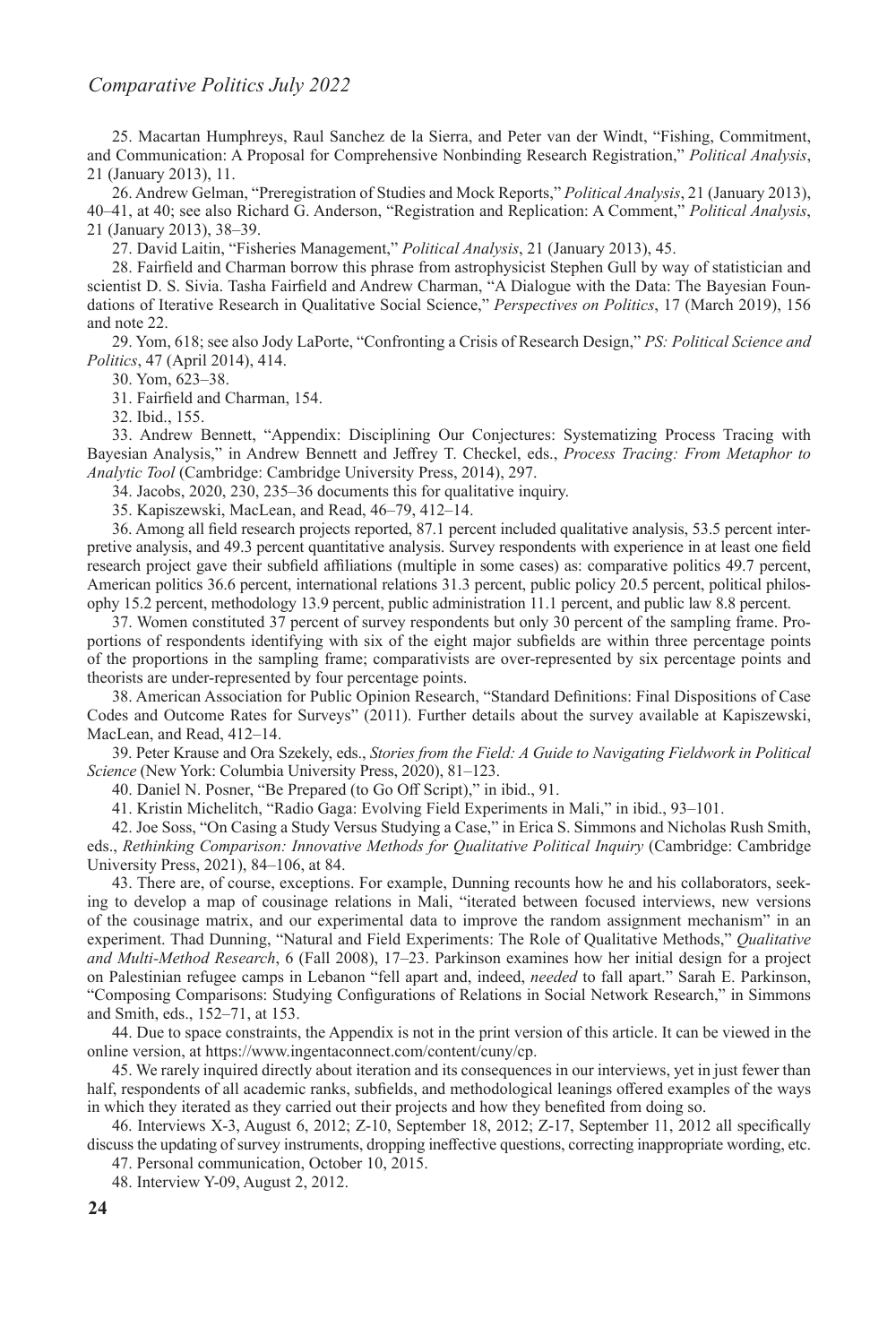49. Interview Z-15, September 10, 2012.

50. Interview Y-01, July 20, 2012.

51. See also Yom, 2014, 24.

52. Randy Stevenson, "Making a Contribution: The Role of Fieldwork in Scientific Research Programs," APSA-CP Newsletter 16 (Summer 2005), 12–16; Soledad Loaeza, "Concepts that Travel, Scholars Who Don't?," APSA-CP Newsletter 16 (Summer 2005), 9–12; David Collier, "Data, Field Work and Extracting New Ideas at Close Range," APSA-CP Newsletter 10 (Winter 1999), 1–6.

53. Elisabeth Jean Wood, "Field Research," in Carles Boix and Susan Carol Stokes, eds., *The Oxford Handbook of Comparative Politics* (New York: Oxford University Press, 2007), 125.

54. Akhil Gupta and James Ferguson, "Discipline and Practice: 'The Field' as Site, Method, and Location in Anthropology," in Akhil Gupta and James Ferguson, eds., *Anthropological Locations: Boundaries and Grounds of a Field Science* (Berkeley: University of California Press, 1997), 1–46.

55. Robert M. Emerson, *Contemporary Field Research: A Collection of Readings* (Boston: Little, Brown, 1983), viii, 1.

56. Noelle Brigden and Miranda Hallett, "Fieldwork as Social Transformation: Place, Time, and Power in a Violent Moment," *Geopolitics*, published online in 2020, 11; Jannis J. Grimm, Kevin Koehler, Ellen M. Lust, Ilyas Saliba, Isabell Schierenbeck, *Safer Field Research in the Social Sciences: A Guide to Human and Digital Security in Hostile Environments* (Thousand Oaks: Sage, 2020); Kai M. Thaler, "Reflexivity and Temporality in Researching Violent Settings: Problems with the Replicability and Transparency Regime," *Geopolitics*, published online in 2019.

57. Shareen Hertel, Matthew Singer, and Donna Lee Van Cott, "Field Research in Developing Countries: Hitting the Road Running," *PS: Political Science and Politics*, 42 (April 2009), 309; see also Wood, 2007, and Akasemi Newsome, "Knowing When to Scale Back: Addressing Questions of Research Scope in the Field," *PS: Political Science & Politics* (April 2014), 410.

58. Marc Trachtenberg, "Stumbling around in the Archives," in Krause and Szekely, 135–41.

59. Interview X-01, June 1, 2012.

60. Interview Y-03, July 27, 2012.

61. Gerardo L. Munck and Richard Snyder, *Passion, Craft, and Method in Comparative Politics* (Baltimore: Johns Hopkins University Press, 2007), 186–87, quoting Juan Linz.

62. These predicted probabilities were generated using Stata's margins command, with covariates set at observed values in the sample. The 95 percent confidence interval runs from 35 percent to 52 percent for the first prediction and from 81 percent to 89 percent for the second.

63. While this is also true in other types of research, given how often and how much scholars who conduct fieldwork tend to change their designs, such risks can arise particularly frequently, and be especially acute, for fieldworkers.

64. Interview X-05, August 13, 2012.

65. Interview Y-14, August 10, 2012, discussed this possibility as a *downside* of having a Plan "B."

66. Interview Z-20, September 20, 2012; see also LaPorte, 414–17.

67. Interview X-07, August 15, 2012.

68. Newsome, 410–13.

69. The six principles underlying effective field research outlined in Kapiszewski, MacLean, and Read flexible discipline, engagement with context, critical reflection, ethical commitment, triangulation, and transparency—are integrated in the framework for analytic iteration offered here.

70. Kapiszewski, MacLean, and Read, 89–99.

71. Interview X-10, August 21, 2012.

72. Interview X-09, August 15, 2012.

73. LaPorte, 414–17, identifies warning signs of trouble and provides suggestions for retooling.

74. Robert Adcock and David Collier, "Measurement Validity: A Shared Standard for Qualitative and Quantitative Research," *American Political Science Review*, 95 (September 2001), 529–46.

75. See e.g., Mneesha Gellman, "Collaborative Methodology and Mixed Methods Design in Education Policy Research: Reflections on Fieldwork in Mexico and California," Paper presented at the Southwest Multi-Methods Research Conference, November 8–9, 2018.

76. Yom, 2014, 626.

77. Jesse Driscoll, *Doing Global Fieldwork: A Social Scientist's Guide to Mixed-Methods Research Far from Home* (New York: Columbia University Press, 2021), 131.

78. In their summary essay, Jacobs and Büthe mention documenting "any mid-course changes in evidence-gathering plans and procedures." Alan M. Jacobs and Tim Büthe et al., "The Qualitative Transparency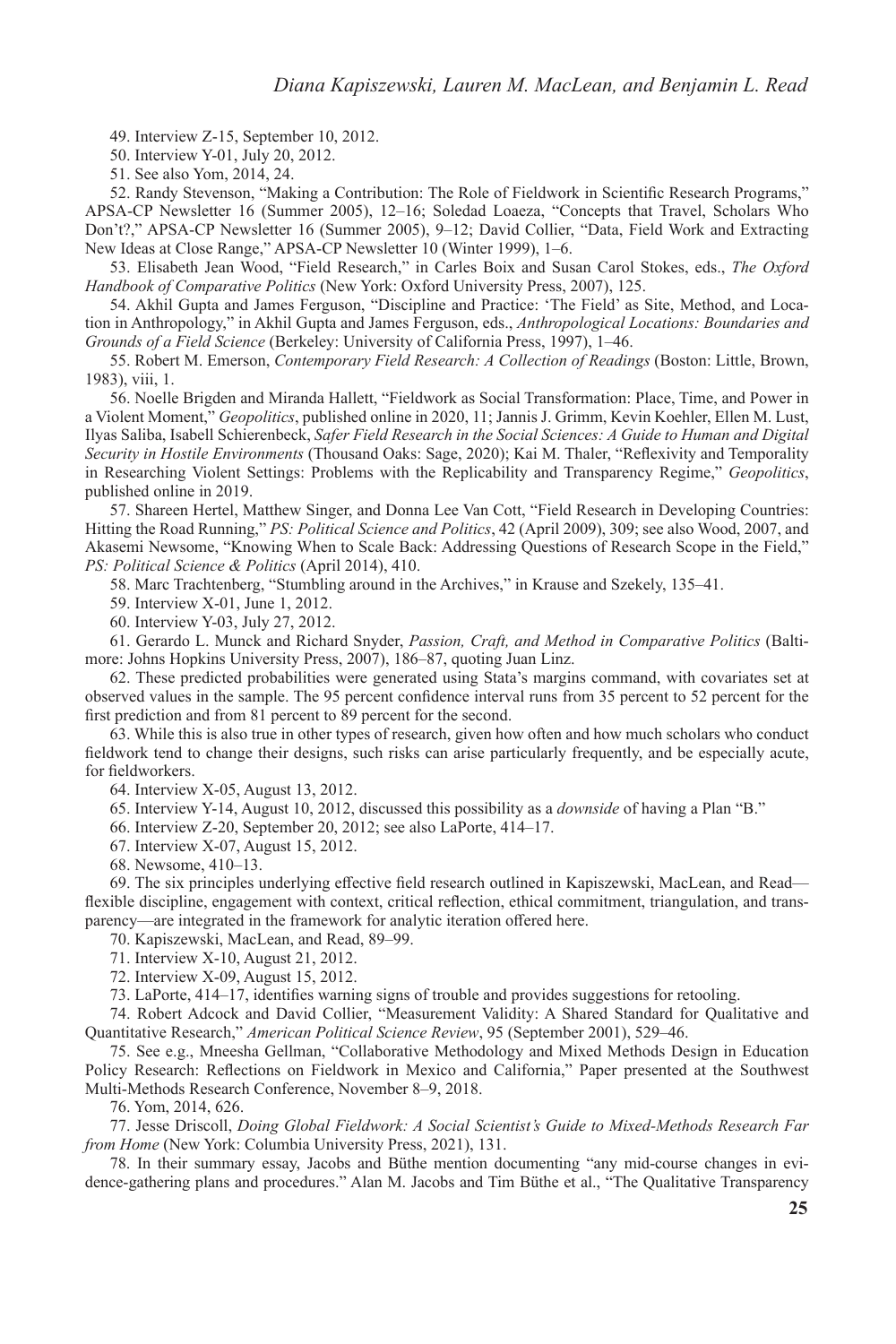#### *Comparative Politics July 2022*

Deliberations: Insights and Implications," *Perspectives on Politics*, 19 (March 2021), 176. In their essay on "Research on Vulnerable and Marginalized Populations," Milli Lake, Samantha Majic, and Rahsaan Maxwell advocate both "explaining the original project design" and documenting "how the research actually unfolded." See page 238 of "The Qualitative Transparency Deliberations: Full Reports," at [https://static.cambridge.org/](https://static.cambridge.org/content/id/urn:cambridge.org:id:article:S1537592720001164/resource/name/S1537592720001164sup002.pdf.) [content/id/urn:cambridge.org:id:article:S1537592720001164/resource/name/S1537592720001164sup002.pdf.](https://static.cambridge.org/content/id/urn:cambridge.org:id:article:S1537592720001164/resource/name/S1537592720001164sup002.pdf.)

79. Here we revisit Jacobs 2020, in particular.

80. For instance, see Rafael Piñeiro and Fernando Rosenblatt, "Pre-Analysis Plans for Qualitative Research," *Revista de Ciencia Politica,* 36 (December 2016), 785–96; Florian G. Kern and Kristian Gleditsch, "Exploring Pre-Registration and Pre-Analysis Plans for Qualitative Inference," Working Paper (University of Essex, 2017).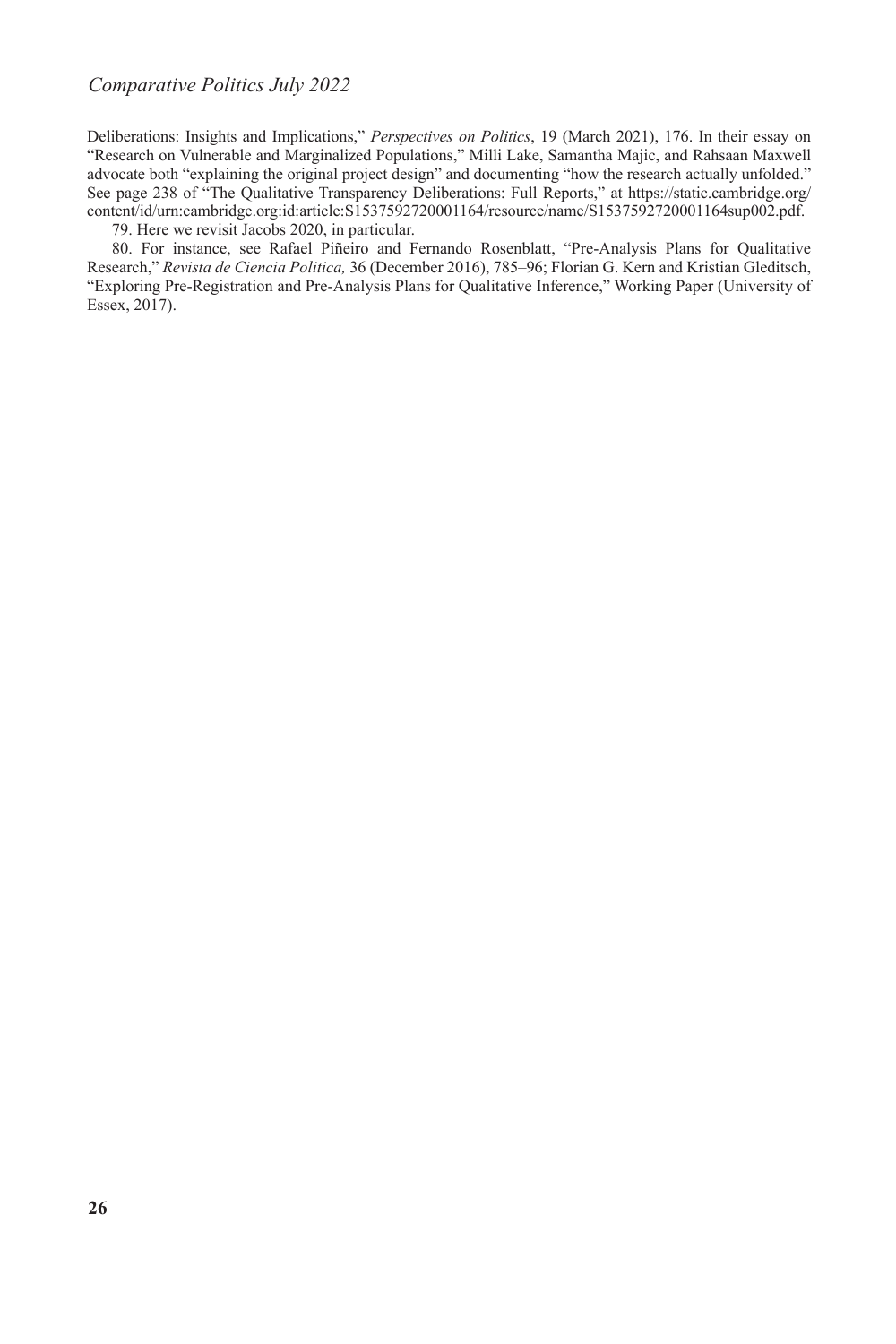# **APPENDIX**





Note: Survey respondents selected all tasks and processes that applied in a given research project. Total number of projects = 1,349